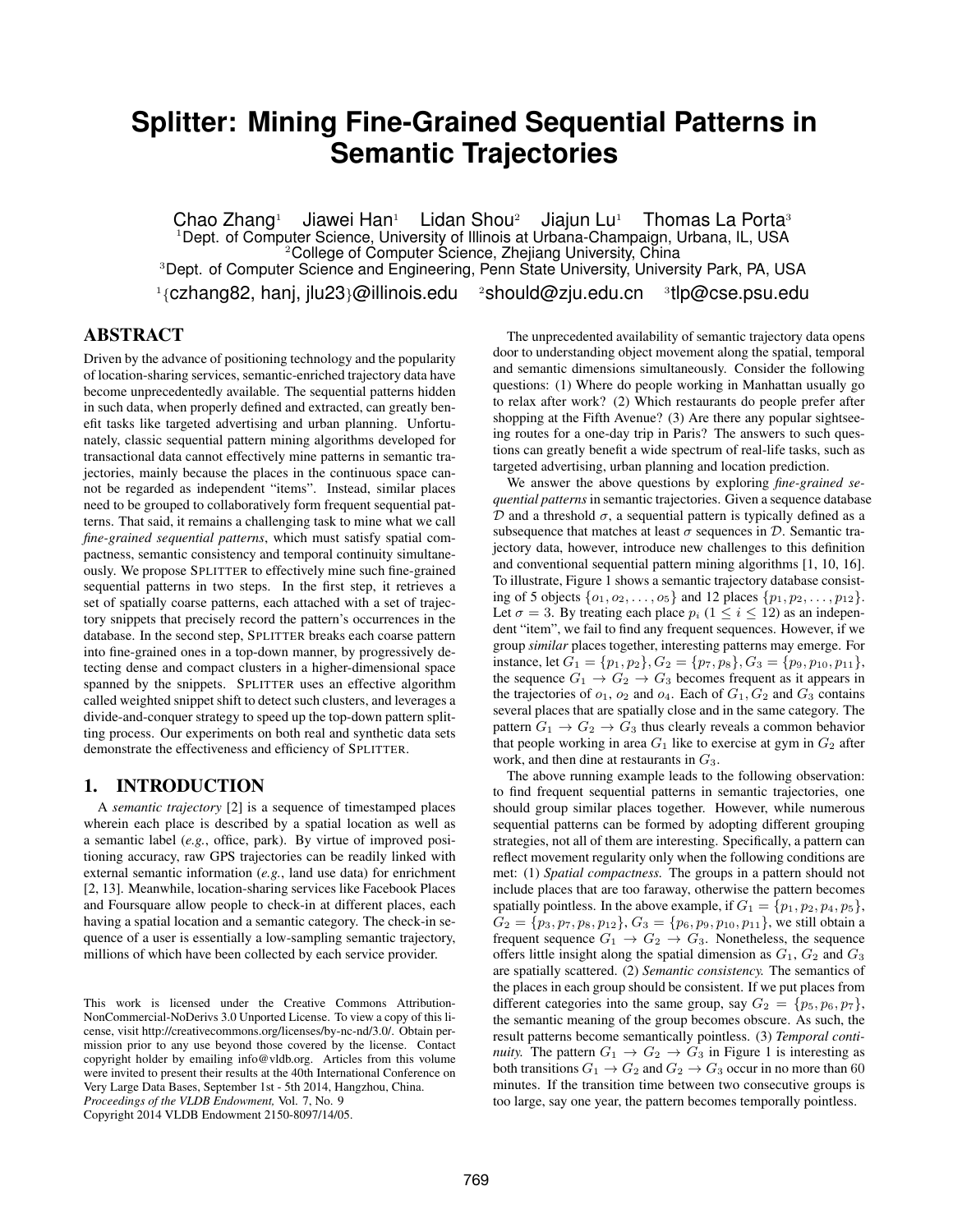

Figure 1: Semantic trajectories of  $o_1, o_2, \ldots, o_5$  and an example fine-grained sequential pattern  $G_1 \to G_2 \to G_3$  ( $\sigma = 3$ ).

We call the patterns satisfying the above three conditions *finegrained sequential patterns*, and seek to mine them in an effective and efficient manner. Fine-grained sequential patterns are important for various real-life tasks. Let us consider targeted advertising as an example. Suppose the restaurant  $p_9$  in Figure 1 wants to advertise to promote sales. Knowing that many people follow the pattern  $G_1 \rightarrow G_2 \rightarrow G_3$ , the restaurant can simply advertise around the regions  $G_1$  and  $G_2$  to effectively attract potential customers. As another example, by extracting fine-grained sequential patterns in a city, we can understand how the populace flow. Such an understanding can play a key role in improving the design of transportation systems and road networks.

Despite its importance, mining fine-grained sequential patterns is a non-trivial task. The major challenge is, how to design an effective grouping strategy to ensure the result sequences are frequent and meanwhile fine-grained? A bruteforce solution that enumerates all the possible combinations of places is exponential in nature. Several methods [11, 12, 5] have been proposed for mining sequential patterns in GPS trajectories, but none of them can effectively address our problem either. To handle spatial continuity, all these methods partition the whole space into numerous small grids, and group the places falling inside the same grid (or several neighboring grids). Though simple and efficient, rigid space partitioning is ineffective for mining fine-grained patterns because: (1) It suffers from the sharp boundary problem. That is, the places close to the grid boundaries may be assigned into different groups and thus potential patterns can be lost. (2) It requires a pre-specified granularity for partitioning. For our problem, it is hard to pre-specify a proper granularity as it may be either too coarse to generate compact groups or too fine to discover frequent patterns. (3) Spatial proximity should not be the only criterion for grouping places. For instance, in Figure 1,  $p_2$  is closer to  $p_4$  than  $p_1$ , but if we let  $G_1 = \{p_2, p_4\}$ , the pattern  $G_1 \rightarrow G_2 \rightarrow G_3$  becomes infrequent. Hence, the grouping should consider not only spatial proximity, but also the sequential information in the database.

Contributions. We propose SPLITTER, which employs two steps to effectively discover fine-grained sequential patterns. In the first step, SPLITTER groups all the places by category and retrieves a set of coarse patterns from the database. These coarse patterns disregard the spatial compactness constraint, but guarantee semantic consistency and temporal continuity. The discovery of such coarse patterns greatly reduces the search space of fine-grained patterns, because any fine-grained pattern must have one and only one coarse pattern as its *parent* pattern. SPLITTER also attaches each coarse pattern with a set of *trajectory snippets*, which are the place sequences corresponding to the pattern's occurrences in the database.

In the second step, SPLITTER treats each coarse pattern independently and obtains fine-grained patterns by splitting a coarse pattern in a top-down manner. Specifically, SPLITTER splits a coarse pattern by clustering its snippets, and then extracts fine-grained patterns from those *dense* and *compact* snippet clusters. The clusters need to be *dense* to meet the support threshold  $\sigma$  and be *compact* to ensure the patterns' spatial compactness. The key benefit of clustering snippets is that the grouping of places considers not only spatial proximity but also the sequential information encoded in the snippets. The snippet clustering is underpinned by an effective algorithm called *weighted snippet shift*, which allows similar snippets to *shift* to the same stationary point and form compact clusters. For the unqualified snippet clusters, *i.e.*, the clusters that cannot form fine-grained patterns, SPLITTER refines the clustering granularity to discover additional patterns from them. Such a process continues until no more fine-grained patterns exist.

Furthermore, to speed up the top-down pattern splitting process, after each round of clustering, we organize the unqualified snippet clusters into several disjoint *communities* that are mutually faraway. We analytically prove that the further splitting of each community is autonomous. Better still, small communities that cannot exceed support threshold are pruned early on to avoid unnecessary splitting. Therefore, SPLITTER can generate fine-grained patterns in a divide-and-conquer manner with excellent efficiency.

Our contributions can be summarized as follows:

(1) We introduce the problem of mining fine-grained sequential patterns in semantic trajectories. To the best of our knowledge, we are first in attempting to find sequential patterns that reflect fine-grained movement regularity along the spatial, temporal and semantic dimensions simultaneously.

(2) We develop SPLITTER for the proposed problem. SPLITTER does not rely on fixed space partitioning. Instead, it is a data-driven approach, which effectively mines fine-grained sequential patterns with excellent efficiency.

(3) Our extensive experiments on both real and synthetic data sets show that, SPLITTER is flexible to discover fine-grained patterns in various settings, and it outperforms compared methods significantly in terms of both effectiveness and efficiency.

# 2. PRELIMINARIES

#### 2.1 Problem Description

Let  $\mathcal{P} = \{p_1, p_2, \ldots, p_m\}$  be a set of places and C be a set of semantic categories. Each place  $p \in \mathcal{P}$  is defined as a tuple  $(p.loc, p.cat)$ . Here, p.loc is a two-dimensional vector representing p's spatial location, and  $p.cat \in C$  is p's category. With these notations, we define *semantic trajectory* as follows.

DEFINITION 1 (SEMANTIC TRAJECTORY). *Given a moving object* o*, its semantic trajectory is a sequence of timestamped places*  $\langle (p_1, t_1), (p_2, t_2), \ldots, (p_l, t_l) \rangle$  *where*  $t_i < t_j$  *if*  $i < j$ *, and each element*  $(p_i, t_i)$  *means o is at place*  $p_i \in \mathcal{P}$  *at time*  $t_i$ *.* 

Given a semantic trajectory database  $D$ , our goal is to find frequent sequential patterns in  $D$ . Due to spatial continuity, similar places need to be grouped to collaboratively form frequent patterns. Below, we introduce the concepts of *G-sequence* and *containment*.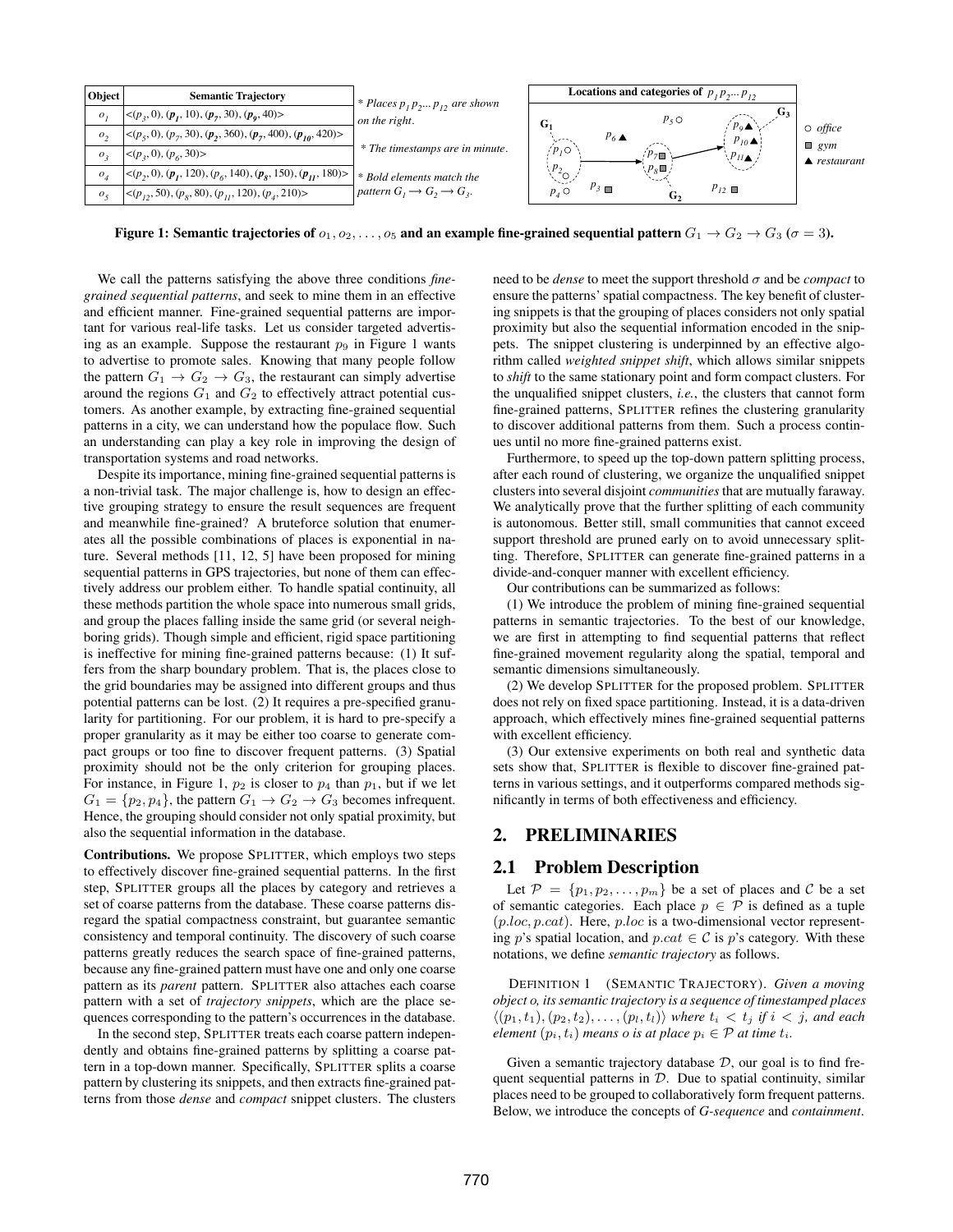DEFINITION 2 (G-SEQUENCE). *A length-*k *group sequence (G-sequence)*  $T$  *has the form*  $T = G_1 \stackrel{\Delta t}{\longrightarrow} G_2 \stackrel{\Delta t}{\longrightarrow} \cdots \stackrel{\Delta t}{\longrightarrow} G_k$ , *where (1)*  $G_i \subseteq \mathcal{P}$  (1  $\leq i \leq k$ ) is a group of places; and (2)  $\Delta t$  *is the maximum transition time between any two consecutive groups.*

DEFINITION 3 (CONTAINMENT). *Given a semantic trajectory*  $o = \langle (p_1, t_1), (p_2, t_2), \ldots, (p_l, t_l)\rangle$  and a G-sequence  $T = G_1 \stackrel{\Delta t}{\longrightarrow}$  $G_2 \cdots \stackrel{\Delta t}{\longrightarrow} G_k$  ( $k \leq l$ ), o contains  $T$  (denoted as  $T \sqsubseteq o$ ) if there *exist integers*  $1 \leq j_1 < j_2 < \cdots < j_k \leq l$  *such that:* (1)  $\forall 1 \leq j_1$  $i \leq k$ *,*  $p_{j_i} \in G_i$ *; and (2)* ∀1  $\leq i \leq k - 1$ , 0 <  $t_{j_{i+1}} - t_{j_i} \leq \Delta t$ .

Note that the matching places  $p_{j_1} p_{j_2} \cdots p_{j_k}$  in Definition 3 are not necessarily consecutive in o. For clarity, we also denote a Gsequence  $G_1 \stackrel{\Delta t}{\longrightarrow} G_2 \cdots \stackrel{\Delta t}{\longrightarrow} G_k$  as  $G_1 \to G_2 \cdots \to G_k$  when the context is clear. Now, we proceed to define *support* and *frequent G-sequence*.

DEFINITION 4 (SUPPORT). *Given a G-sequence* T *and a semantic trajectory database* D*, the support of* T *in* D *is the number of trajectories in*  $D$  *that contain*  $T$ *, i.e.,*  $Sup(T) = |\{o|o \in C\}$  $\mathcal{D} \wedge T \sqsubseteq o$ }|.

DEFINITION 5 (FREQUENT G-SEQUENCE). *Given a threshold*  $\sigma$ *, a G*-sequence *T is frequent in database*  $\mathcal{D}$  *if*  $Sup(T) \geq \sigma$ *.* 

In the rest of the paper, we use *frequent G-sequence* and *sequential pattern* interchangeably. Note that, even for moderately sized  $P$  and  $D$ , there can be numerous frequent G-sequences, as exemplified below.

EXAMPLE 1. *In Figure 1, as*  $G_1 \rightarrow G_2 \rightarrow G_3$  *is frequent, the G-sequences derived by expanding any of*  $G_1$ ,  $G_2$  *or*  $G_3$  *are also frequent. There are five places*  $p_3$ ,  $p_4$ ,  $p_5$ ,  $p_6$  *and*  $p_{12}$  *that can be used for expansion, and each can be added into any of*  $G_1$ ,  $G_2$  *and*  $G_3$  *or none of them. Hence, we can derive*  $4^5 - 1$  *expanded* G*sequences, but none of them are interesting given the presence of*  $G_1 \rightarrow G_2 \rightarrow G_3$ .

Considering the daunting size and high redundancy of the complete set of frequent G-sequences, it is infeasible to report all of them. Instead, what we want is a set of frequent G-sequences that are *non-overlapping* and *fine-grained*.

DEFINITION 6 (OVERLAPPING RELATIONSHIP). *Given two G-sequences*  $T_1 = G_1 \stackrel{\Delta t}{\longrightarrow} G_2 \stackrel{\Delta t}{\longrightarrow} \cdots \stackrel{\Delta t}{\longrightarrow} G_k$  and  $T_2 =$  $G'_1 \stackrel{\Delta t}{\longrightarrow} G'_2 \stackrel{\Delta t}{\longrightarrow} \cdots \stackrel{\Delta t}{\longrightarrow} G'_l$ ,  $T_1$  and  $T_2$  are overlapping if (1)  $k = l$ ; and (2)  $\forall 1 \leq i \leq k$ ,  $G_i \cap G'_i \neq \phi$ .

DEFINITION 7 (FINE-GRAINED PATTERN). *Given a frequent G*-sequence  $T = G_1 \stackrel{\Delta t}{\longrightarrow} G_2 \stackrel{\Delta t}{\longrightarrow} \cdots \stackrel{\Delta t}{\longrightarrow} G_k$ , T is fine-grained *if: (1) the places in each* G<sup>i</sup> *have the same semantic category; and*  $\sum_{i=1}^{k} \sum_{i=1}^{k} Var(G_i) \leq \rho$ , where  $Var(G_i)$  is the spatial variance of *the places in*  $G_i$  *and*  $\rho$  *is a variance threshold.* 

Note the above three types of constraints for a fine-grained pattern: (1) the maximum transition time  $\Delta t$  ensures the temporal continuity; (2) the semantic constraint ensures the semantic consistency; and (3) the variance threshold  $\rho$  ensures the spatial compactness. Our goal is to find a set  $R$  of fine-grained patterns that are non-overlapping. Meanwhile, we want  $R$  to be as complete as possible. Since any two patterns in  $R$  must be non-overlapping, we define the coverage of  $R$  as follows.

DEFINITION 8 (COVERAGE). *Given* R*, a set of fine-grained sequential patterns that are non-overlapping, the coverage of* R *is*  $Coverage(R) = \sum_{T \in \mathcal{R}} Sup(T)$ .

We are now ready to formulate our problem. Given a support threshold  $\sigma$ , a temporal constraint  $\Delta t$ , and a spatial variance threshold  $\rho$ , find in database  $\mathcal D$  a set  $\mathcal R$  of non-overlapping fine-grained patterns such that the coverage of  $R$  is as high as possible.

#### 2.2 Overview of Splitter

Even for discrete data, the sequential pattern mining problem has been shown to be NP-hard [14]. In our problem, the combinatorial nature of G-sequence makes this task even more challenging. Assume the places in  $P$  distribute in 2 categories A and B, and each category has 100 distinct places. To mine length-2 fine-grained patterns, there are  $4 \times (2^{100} - 1) \times (2^{100} - 1)$  candidate G-sequences, where the term 4 is derived for the four cases  $A \rightarrow A$ ,  $A \rightarrow B$ ,  $B \to A$  and  $B \to B$ , and the term  $2^{100} - 1$  is derived as each group can contain any number of places from the same category. It is prohibitively expensive to enumerate all the possible grouping strategies and search for the best  $R$  by running classic sequential pattern mining algorithms [1, 10, 16] repeatedly. To avoid the costly enumerate-and-test process, we examine several characteristics of fine-grained patterns in the sequel, which underpin the design of SPLITTER.

With a time constraint  $\Delta t$ , let  $T = G_1 \rightarrow G_2 \cdots \rightarrow G_k$  and  $T' = G_1' \rightarrow G_2' \cdots \rightarrow G_k'$  be two G-sequences that satisfy  $G_i \subseteq$  $G'_{i}$  for  $1 \leq i \leq k$ . Obviously, it is ensured  $Sup(T) \leq Sup(T')$ , thus  $T'$  is frequent so long as  $T$  is frequent. We call  $T'$  a *parent* pattern of T. Now, suppose we want to find fine-grained patterns for office  $\rightarrow$  gym, that is, visiting gyms after work. We can construct a group  $G_1$  to include all the places in category *office*, and  $G_2$  to include all the places in gym. Then  $G_1 \rightarrow G_2$  will be the parent of any fine-grained patterns that we want to find. Meanwhile, if  $G_1 \rightarrow G_2$  is infrequent in the database, it is ensured no fine-grained patterns can exist for  $\textit{offset} \rightarrow \textit{gym}$ .

The above inspires a two-step design for SPLITTER. In the first step, we group the places in  $P$  by category. The places in each group, while being spatially scattered, have the same category. By viewing each group as an item, we extract all the frequent sequential patterns from the database. These patterns, which we call coarse patterns, satisfy semantic and temporal constraints but may not be spatially compact. In the second step, we consider each coarse pattern independently and explore fine-grained patterns from it.



Figure 2: A coarse pattern office  $\rightarrow$  gym ( $\sigma = 3$  and  $\Delta t = 60$ ). The number beside each line is the number of objects having the movement (assume all the 10 objects are distinct).

The discovery of coarse patterns significantly reduces the search space, because it not only filters all the infrequent combinations of semantic categories, but also allows us to focus on one coarse pattern at each time. But the challenge is, how to explore fine-grained patterns from a coarse one? Figure 2 shows an example. Assume  $\sigma = 3$  and  $\Delta t = 60$ . With  $G_1 = \{p_1, p_2, p_3, p_4\}$  and  $G_2 =$  $\{p_5, p_6, p_7\}$ , we obtain a coarse pattern  $G_1 \rightarrow G_2$ . To explore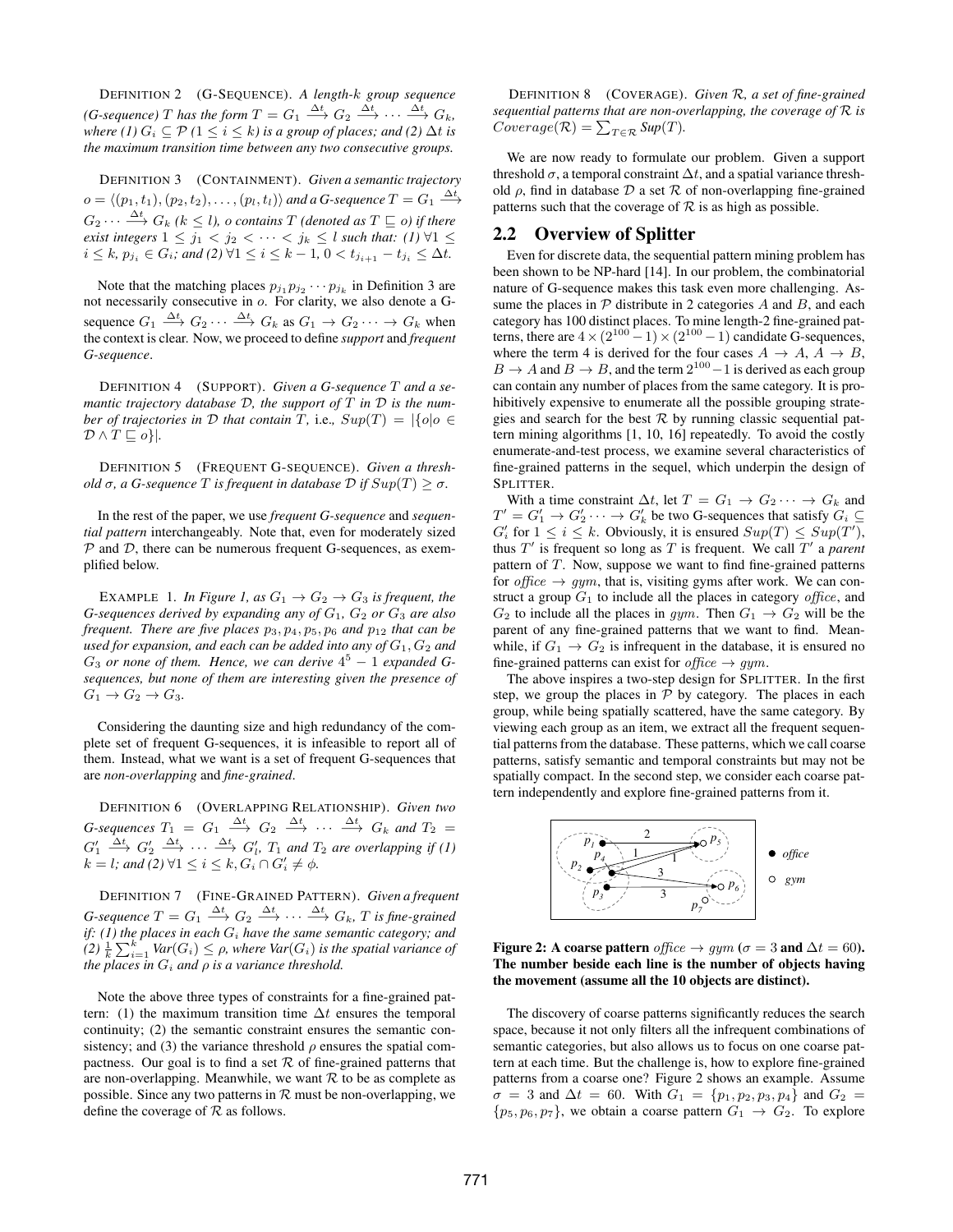fine-grained patterns from it, an intuitive idea is to split both  $G_1$ and  $G_2$  into compact subgroups using spatial clustering. By splitting each group into 2 subgroups using K-Means, we will obtain the following subgroups:  $\{p_1\}$ ,  $\{p_2, p_3, p_4\}$ ,  $\{p_5\}$  and  $\{p_6, p_7\}$ , then the pattern  $\{p_2, p_3, p_4\} \rightarrow \{p_6, p_7\}$  appears (support = 6).

Although it seems effective at first glance, splitting each group independently is actually problematic under careful scrutiny. First, each subgroup may include useless places, like  $p_2$  and  $p_7$  in the pattern  $\{p_2, p_3, p_4\} \rightarrow \{p_6, p_7\}$ . Worse still, interesting patterns, like  $\{p_1, p_2, p_4\} \rightarrow \{p_5\}$ , may be lost. Second, it assigns each place to only one subgroup. In practice, however, people may move from one place, like  $p_4$  in Figure 2, to different places. Hence, it is desirable to allow one place to belong to multiple subgroups, thereby contributing to different patterns.

To address the above problems, SPLITTER employs a more effective strategy to explore fine-grained patterns from a coarse one: it directly clusters the movements that match the coarse pattern, which we call *trajectory snippets*.

DEFINITION 9 (TRAJECTORY SNIPPET). *Given a length-*k *Gsequence*  $T = G_1 \stackrel{\Delta t}{\longrightarrow} G_2 \cdots \stackrel{\Delta t}{\longrightarrow} G_k$ , and a trajectory  $o =$  $\langle (p_1, t_1), (p_2, t_2), \ldots, (p_l, t_l) \rangle$  *satisfying*  $T \sqsubseteq o$ , *a place sequence*  $p_{j_1} p_{j_2} \cdots p_{j_k}$  in 0 is called a snippet for T if it satisfies: (1)  $1 \leq$ j<sup>1</sup> < j<sup>2</sup> < · · · < j<sup>k</sup> ≤ l*; (2)* ∀1 ≤ i ≤ k*,* p<sup>j</sup><sup>i</sup> ∈ Gi*; and (3)*  $\forall 1 \leq i \leq k-1, t_{j_{i+1}} - t_{j_i} \leq \Delta t.$ 

Informally, in Figure 2, the snippets for the pattern office  $\rightarrow$ gym are the lines with arrows. SPLITTER directly merges spatially close lines to form fine-grained patterns. The benefits are two-fold: (1) the snippets precisely record a coarse pattern's place-level occurrences in the trajectory database, and filters all irrelevant places  $(e.g., p_7)$  in Figure 2); and (2) each snippet preserves the movements among places, thus snippet merging considers not only spatial proximity but also sequential information.

EXAMPLE 2. *In Figure 2, the snippets*  $p_1 \rightarrow p_5$ ,  $p_2 \rightarrow p_5$ ,  $p_4 \rightarrow p_5$  are similar as both their starting and ending places are *spatially close. By merging these snippets, we obtain a fine-grained pattern*  $\{p_1, p_2, p_4\}$   $\rightarrow$   $\{p_5\}$ *. Similarly, by merging the snippets*  $p_3 \rightarrow p_6$  and  $p_4 \rightarrow p_6$ , we obtain the pattern  $\{p_3, p_4\} \rightarrow \{p_6\}.$ 

Two questions remain to be answered: (1) how to mine the coarse patterns and their snippets? and (2) how to effectively cluster the snippets given the fact that we do not know the correct number of clusters? In the next two sections, we elaborate the two steps of SPLITTER and answer these two questions.

# 3. MINING COARSE PATTERN SNIPPETS

Given the place set  $P$ , we first group the places in  $P$  by category. Let  $\{G_1, G_2, \ldots, G_d\}$  be the results such that the places in each  $G_i$  have the same category. By viewing each  $G_i$  as an *item*, we can transform a semantic trajectory to a timestamped item sequence. Consider the database in Figure 1. With  $G_1 =$  *office*,  $G_2 =$  *gym*, and  $G_3$  = *restaurant*, Table 1 shows the transformed database.

Table 1: The transformed semantic trajectory database.

| Object         | Timestamped item sequence                                                  |
|----------------|----------------------------------------------------------------------------|
| 01             | $\langle (G_2, 0), (G_1, 10), (G_2, 30), (G_3, 40) \rangle$                |
| O <sub>2</sub> | $\langle (G_1, 0), (G_2, 30), (G_1, 360), (G_2, 400), (G_3, 420) \rangle$  |
| 03             | $\langle (G_2, 0), (G_3, 30) \rangle$                                      |
| 04             | $\langle (G_1, 0), (G_1, 120), (G_3, 140), (G_2, 150), (G_3, 180) \rangle$ |
| 05             | $\langle (G_2, 50), (G_2, 80), (G_3, 120), (G_1, 210) \rangle$             |

After the transformation, it is natural to use some classic sequential pattern mining algorithms (*e.g.*, PrefixSpan) to extract all the coarse patterns. However, recall the temporal constraint  $\Delta t$ . A sequential pattern mining algorithm needs to be tailored to ensure the transition time between two consecutive groups is no more than  $\Delta t$ . We tailor PrefixSpan as it has proved to be one of the most efficient sequential pattern mining algorithms. The basic idea of PrefixSpan is to use short patterns as prefixes to project the database and progressively grow the short patterns by searching for local frequent items. For a short pattern  $β$ , the  $β$ -projected database  $D<sub>β</sub>$  includes the postfixes from the sequences that contain  $\beta$ . Local frequent items in  $\mathcal{D}_{\beta}$  are then identified and appended to  $\beta$  to form longer patterns. Such a process is repeated recursively until no more local frequent items exist. One can refer to [10] for more details. For the purpose of mining time-constrained sequential patterns, we revise the notions of *postfix* and *local frequent item* as follows.

DEFINITION 10 (POSTFIX). *Given a timestamped sequence*  $\alpha = \langle (G_1, t_1), (G_2, t_2), \ldots, (G_n, t_n) \rangle$ *, and an element*  $G_m$  (1  $\leq$  $m \leq n$ ) in  $\alpha$ , the postfix of  $\alpha$  w.r.t.  $G_m$  is  $\langle (G_{m+1}, t_{m+1} (t_m)$ ,  $(G_{m+2}, t_{m+2} - t_m)$ , ...,  $(G_n, t_n - t_m)$ .

DEFINITION 11 (LOCAL FREQUENT ITEM). *Given a timestamped sequence*  $\alpha = \langle (G_1, t_1), (G_2, t_2), \ldots, (G_n, t_n) \rangle$ *, an item* G*, and a time constraint* ∆t*, the sequence* α *contains* G *if there exists an integer*  $i$  ( $1 \leq i \leq n$ ) such that  $G_i = G$  and  $t_i \leq \Delta t$ . In *a projected database, an item* G *is frequent if there are at least* σ *postfixes that contain* G*.*

Given a sequence  $\alpha$  and a frequent item G, when creating Gprojected database, the standard PrefixSpan procedure generates one postfix based on the first occurrence of G in  $\alpha$ . This strategy, unfortunately, can miss time-constrained patterns in our problem.

EXAMPLE 3. Let  $\Delta t = 60$  and  $\sigma = 3$ . In the database shown in Table 1, item  $G_1$  is frequent. The  $G_1$ -projected database gener*ated by PrefixSpan is:*

(1) 
$$
o_1/G_1 = \langle (G_2, 20), (G_3, 30) \rangle
$$
  
(2)  $o_2/G_1 = \langle (G_2, 30), (G_1, 360), (G_2, 400), (G_3, 420) \rangle$   
(3)  $o_4/G_1 = \langle (G_1, 120), (G_3, 140), (G_2, 150), (G_3, 180) \rangle$ 

*The elements satisfying*  $t \leq 60$  *are*  $(G_2, 20)$ *,*  $(G_3, 30)$  *and*  $(G_2, 30)$ *. No local item is frequent, hence* G<sup>1</sup> *cannot be grown any more.*

To overcome the above problem, we introduce a simple principle called *full projection*. Specifically, for a sequence  $\alpha$  and a frequent item G, we generate a postfix for every occurrence of G in  $\alpha$ .

EXAMPLE 4. *With full projection,* G1*-projected database is:*

- $(1)$   $o_1/G_1 = \langle (G_2, 20), (G_3, 30) \rangle$
- $(2)$   $o_2/G_1 = \langle (G_2, 30), (G_1, 360), (G_2, 400), (G_3, 420) \rangle$
- (3)  $o_2/G_1 = \langle (G_2, 40), (G_3, 60) \rangle$
- (4)  $o_4/G_1 = \langle (G_1, 120), (G_3, 140), (G_2, 150), (G_3, 180) \rangle$

 $(5)$   $o_4/G_1 = \langle (G_3, 20), (G_2, 30), (G_3, 60) \rangle$ 

*Items* G<sup>2</sup> *and* G<sup>3</sup> *are frequent and meanwhile satisfy the temporal* constraint, thus longer patterns  $G_1 \stackrel{60}{\longrightarrow} G_2$  and  $G_1 \stackrel{60}{\longrightarrow} G_3$  are *found in the projected database.*

With full projection, the projected database includes all postfixes to avoid missing patterns under the time constraint. That said, multiple postfixes from the same trajectory can appear simultaneously. Hence, we should attach each postfix with its trajectory id to prevent one trajectory from being counted repeatedly.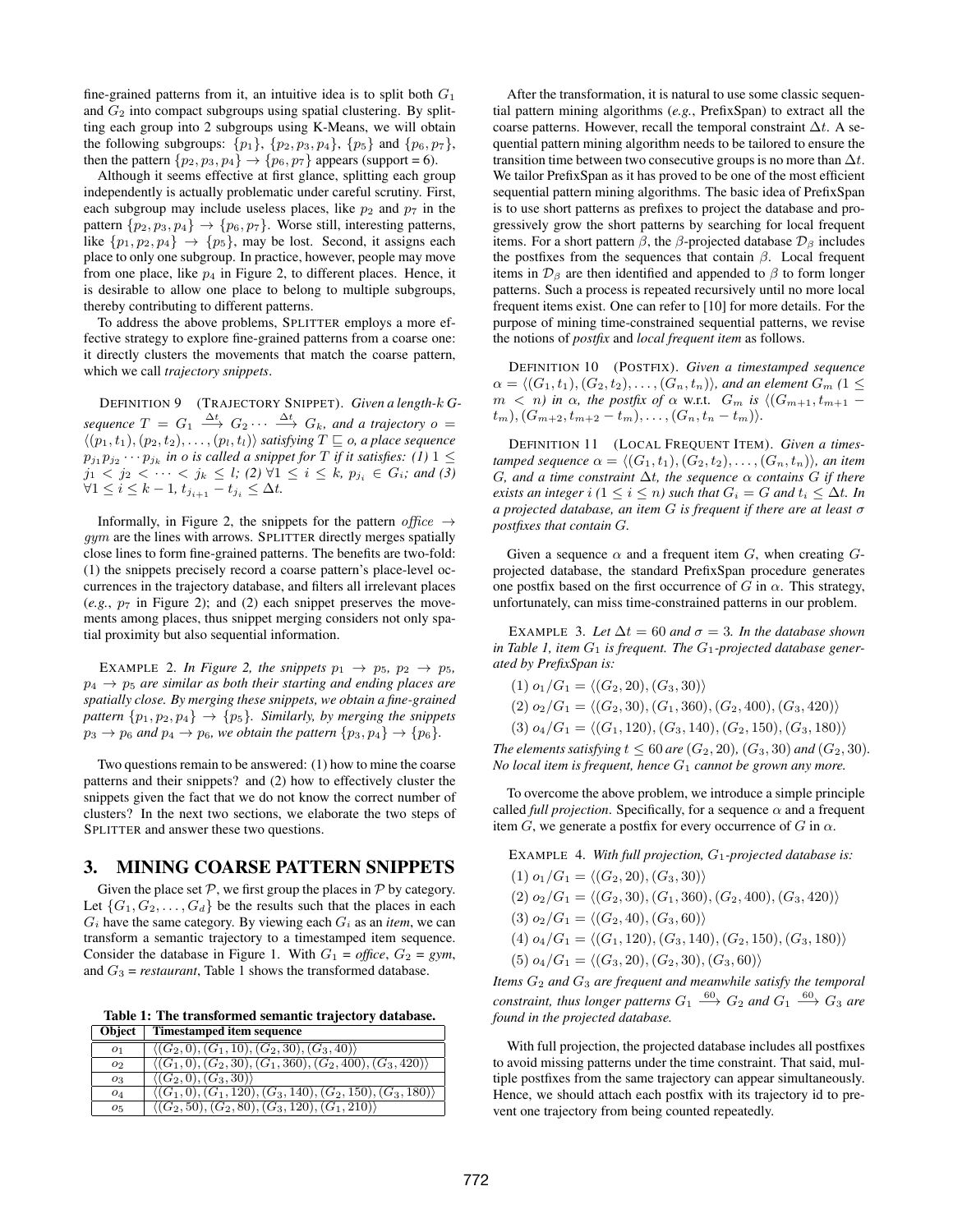Another intention of full projection is to collect all the distinct snippets for a coarse pattern. Continuing the above example,  $o_2$ contains two different snippets ( $p_5p_7$  and  $p_2p_7$ ) for the coarse pattern  $G_1 \rightarrow G_2$ , these two snippets correspond to the two projections of  $o_2/G_1$ . In order to extract snippets along with a coarse pattern, we maintain an additional snippet field in each projection and grow the snippet along with the pattern, as exemplified below.

EXAMPLE 5. In Table 1,  $G_1$  is frequent and  $G_1 \sqsubset o_1$ . In *the projection*  $o_1/G_1$ *, we additionally store the snippet*  $p_1$ *, which records*  $G_1$ 's occurrence in  $o_1$ *. Note that, by preserving the orig*inal place id information in the transformed database,  $p_1$  is at*tached with the element*  $(G_1, 10)$  *and thus readily available. As*  $G_1$  grows to  $G_1 \rightarrow G_2$ , the snippet field  $p_1$  is also extended to  $p_1p_7$ *. When reporting the pattern*  $G_1 \rightarrow G_2$ *, the snippets in its projected database are aggregated and reported. Using the pseudo projection technique [10], maintaining the snippet field incurs little overhead.*

Algorithm 1 sketches our algorithm for mining coarse patterns and their snippets. As shown, given the transformed database D and threshold  $\sigma$ , we first extract all the single frequent items in  $D$ (note that we do not need to check the constraint  $\Delta t$  when searching for single frequent items in  $D$ ). Then for each frequent item  $i$ , we build the i-projected database using full projection. Once the projected database is built, we call PrefixSpan to recursively output frequent patterns. The PrefixSpan procedure is similar to the standard version in [10], except that the time constraint  $\Delta t$  is checked when searching for local frequent items. Moreover, full projection is adopted, and each projected postfix maintains a snippet field that is grown along with the pattern.

The output of Algorithm 1 is a set of coarse patterns. Each coarse pattern T is attached with a snippet set  $S = \{(s, V, w)|T \subseteq s\}.$ In the triple  $(s, V_s, w_s)$ , s is a snippet for T,  $V_s$  is the set of objects containing s (we call them *visitors* of s), and  $w = |V|$ . For example, in Figure 1,  $p_1 \rightarrow p_7$  is a snippet for the coarse pattern  $of\text{fice} \rightarrow qym$ , and  $o_1$  is the only object containing this snippet, so the respective triple is  $(p_1 \rightarrow p_7, \{o_1\}, 1)$ .

| Algorithm 1: Mining coarse patterns and snippets.                                                   |  |  |  |  |
|-----------------------------------------------------------------------------------------------------|--|--|--|--|
| <b>Input</b> : support threshold $\sigma$ , temporal constraint $\Delta t$ ,                        |  |  |  |  |
| transformed semantic trajectory database $D$                                                        |  |  |  |  |
| <b>Procedure</b> InitialProjection( $D$ , $\sigma$ , $\Delta t$ )<br>$\mathbf{1}$                   |  |  |  |  |
| $\mathcal{L} \leftarrow$ frequent items in $\mathcal{D}$ ;<br>$\overline{\mathbf{2}}$               |  |  |  |  |
| foreach <i>item</i> $i$ in $\mathcal L$ do<br>3                                                     |  |  |  |  |
| $S \leftarrow \phi$ :<br>$\overline{\mathbf{4}}$                                                    |  |  |  |  |
| <b>foreach</b> trajectory $o$ in $D$ do<br>5                                                        |  |  |  |  |
| $R \leftarrow$ postfixes for all occurrences of i in o;<br>6                                        |  |  |  |  |
| $\mid S \leftarrow S \cup R;$<br>7                                                                  |  |  |  |  |
| Output $i$ and its snippets;<br>8                                                                   |  |  |  |  |
| PrefixSpan(i, 1, S, $\Delta t$ );<br>9                                                              |  |  |  |  |
| <b>Function</b> <i>PrefixSpan(<math>\alpha</math>, l, S</i>   $_{\alpha}$ , $\Delta t$ )<br>10      |  |  |  |  |
| $\mathcal{L} \leftarrow$ frequent items in $S _{\alpha}$ meeting time constraint $\Delta t$ ;<br>11 |  |  |  |  |
| <b>foreach</b> <i>item i</i> in $\mathcal{L}$ <b>do</b><br>12                                       |  |  |  |  |
| $\alpha' \leftarrow$ append <i>i</i> to $\alpha$ ;<br>13                                            |  |  |  |  |
| Build $S _{\alpha'}$ using full projection and grow the snippet<br>14                               |  |  |  |  |
| field in each projection;                                                                           |  |  |  |  |
| Output $\alpha'$ and its snippets;<br>15                                                            |  |  |  |  |
| PrefixSpan( $\alpha'$ , $l + 1$ , $S _{\alpha'}$ , $\Delta t$ );<br>16                              |  |  |  |  |
|                                                                                                     |  |  |  |  |

# 4. FINDING FINE-GRAINED PATTERNS

For each coarse pattern  $T$ , we now have a set  $S$  of its snippets that are spatially scattered. Next task is to explore fine-grained pattens for  $T$  by merging close snippets in  $S$ . To this end, we transform each snippet into a weighted point in a higher-dimensional Euclidean space. Given a length-k snippet  $s = p_1p_2 \cdots p_k$ , we transform it into a  $2k$ -dimensional point  $x$  by assembling the coordinates of  $p_i$  ( $1 \leq i \leq k$ ). Meanwhile, we attach the weight of s, namely the number of visitors, to x. The key observation is that, if a fine-grained pattern exists, its snippets will form a *dense* and *compact* cluster in the transformed space. The cluster needs to be *dense* in order to meet support threshold  $\sigma$ , and be *compact* to meet the variance threshold  $\rho$ . Hence, the problem is reduced to detecting such dense and compact clusters in the transformed space.

One may suggest some classic clustering algorithms such as Kmeans, GMM and DBSCAN to detect clusters. However, the effectiveness of these algorithms relies on the prior knowledge about the underlying data distribution and/or correctly guessing the number of clusters. For a coarse pattern  $T$ , snippet distribution in the transformed space can be really complex, rendering these algorithms intractable. To overcome this challenge, we propose an adaption of the mean shift algorithm [3], called *weighted snippet shift*.

Mean shift is a non-parametric method widely used in the computer vision community. It has several nice properties for our task. First, it does not assume any prior knowledge about the number of clusters or data distribution. Thus it can effectively discover arbitrarily shaped clusters in a complex data space. Second, it has only one parameter, namely the bandwidth, which has a physical meaning as the scale of observation. The tuning of bandwidth  $h$ can effectively control the granularity of observation. This property makes mean shift well suited for finding fine-grained patterns in a top-down manner: Starting with a large  $h$ , if some snippet clusters are dense and compact, we grab them out as fine-grained patterns. For the remaining snippets, we reduce  $h$  to observe at a finer granularity, such a process continues until no more clusters can be dense enough to exceed  $\sigma$ .

In the following, we first describe the weighted snippet shift algorithm. Then we introduce the details of the top-down pattern discovery process. Finally, we discuss the algorithm efficiency.

# 4.1 Pattern Splitting viaWeighted Snippet Shift

We first introduce standard mean shift, then describe how we adapt it to cluster snippets and split a coarse pattern.

Standard Mean Shift. Mean shift is essentially a kernel-based *mode* (*i.e.*, local maxima of density) seeking method. While various kernel functions can be used for mean shift, we choose the Epanechnikov kernel due to its simplicity and optimality in terms of bias-variance tradeoff. The Epanechnikov kernel is defined as

$$
K(\mathbf{x}) = \begin{cases} c(1 - ||\mathbf{x}||^2) & if ||\mathbf{x}|| < 1\\ 0 & otherwise, \end{cases}
$$

here c is a constant to ensure  $\int K(\mathbf{x}) d\mathbf{x} = 1$ .

Informally, for a d-dimensional point, mean shift finds its mode by iteratively shifting a radius- $h$  window towards a local density maxima. The window is called the kernel window and the radius is called the bandwidth. In each iteration, let  $y^{(k)}$  be the center of current window, and  $\mathcal{N} = {\mathbf{x}_1, \mathbf{x}_2, \dots, \mathbf{x}_m}$  be the m data points inside the window, then the kernel window is shifted towards the maximum increase of density for  $y^{(k)}$ . Using the Epanechnikov kernel, the mean shift vector for  $y^{(k)}$  is

$$
\mathbf{m}(\mathbf{y}^{(k)}) = \frac{1}{m} \sum_{i=1}^{m} \mathbf{x}_i - \mathbf{y}^{(k)}.
$$
 (1)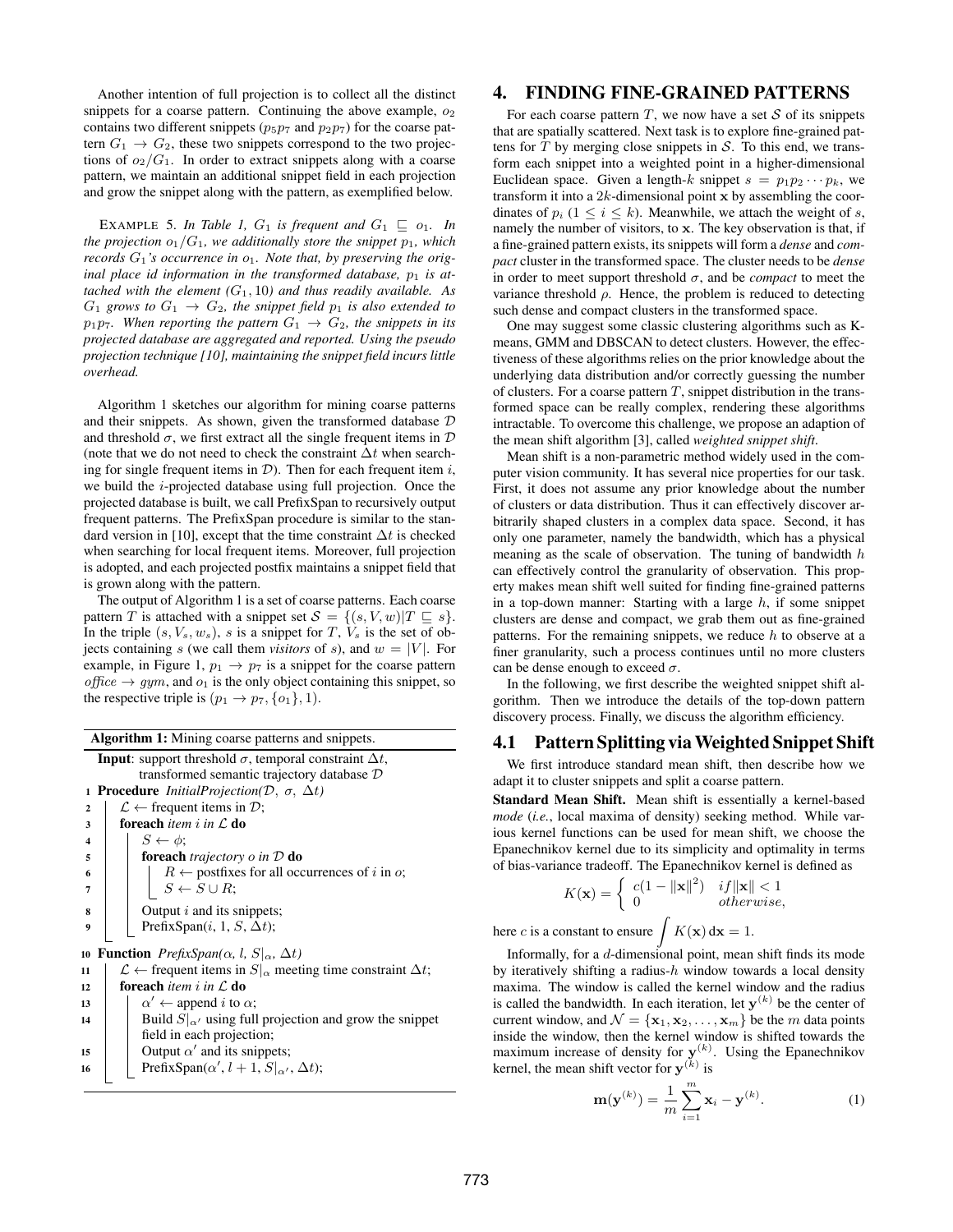Then  $y^{(k)}$  is shifted by  $m(y^{(k)})$ , resulting in a new kernel window located at the mean of  ${x_1, x_2, \ldots, x_m}$ , namely

$$
\mathbf{y}^{(k+1)} = \mathbf{y}^{(k)} + \mathbf{m}(\mathbf{y}^{(k)}) = \frac{1}{m} \sum_{i=1}^{m} \mathbf{x}_i.
$$
 (2)

Figure 3 illustrates the mean shift operation. Given a point x, mean shift starts with an initial window center  $y^{(0)} = x$ , and iteratively shifts the window according to Equation 2. The sequence  $\{{\bf y}^{(k)}\}$  will converge to the mode x belongs to. Then the data points that converge to the same mode are grouped as one cluster.



Figure 3: Mean shift with the Epanechnikov kernel.

Weighted Snippet Shift. We have transformed the coarse pattern snippets into weighted points and the weight denotes the number of visitors. Intuitively, a large-weight snippet is a popular place sequence, and should have a higher chance to attract the mode towards it. Below, we adapt the standard mean shift procedure to incorporate snippet weight and prove its convergence. Let  $\mathcal{X} =$  $\{(x_1, w_1), (x_2, w_2), \ldots, (x_n, w_n)\}\)$  be those weighted points in the d-dimensional space. Using the Epanechnikov kernel, the density estimator at any location y is

$$
\hat{f}(\mathbf{y}) = \frac{1}{h^d w} \sum_{i=1}^n w_i K(\frac{\mathbf{y} - \mathbf{x}_i}{h}) = \frac{c}{h^{d+2} w} \sum_{\mathbf{x}_i \in \mathcal{N}} w_i (h^2 - ||\mathbf{y} - \mathbf{x}_i||^2).
$$

where  $w = \sum_{i=1}^{n} w_i$ , and  $\mathcal{N} \subseteq \mathcal{X}$  are points inside the radius- $h$ window centered at  $y$  (*i.e.*, the distance to  $y$  is smaller than  $h$ ). The density gradient at y is then given by

$$
\nabla \hat{f}(\mathbf{y}) = \frac{2c}{h^{d+2}w} \sum_{\mathbf{x}_i \in \mathcal{N}} w_i(\mathbf{x}_i - \mathbf{y})
$$

$$
= \frac{2c}{h^{d+2}w} \left(\sum_{\mathbf{x}_i \in \mathcal{N}} w_i\right) \left(\frac{\sum_{\mathbf{x}_i \in \mathcal{N}} w_i \mathbf{x}_i}{\sum_{\mathbf{x}_i \in \mathcal{N}} w_i} - \mathbf{y}\right)
$$

To perform gradient ascent, the weighted shift vector becomes

$$
\mathbf{m}(\mathbf{y}) = \frac{\sum_{\mathbf{x}_i \in \mathcal{N}} w_i \mathbf{x}_i}{\sum_{\mathbf{x}_i \in \mathcal{N}} w_i} - \mathbf{y},\tag{3}
$$

.

which is simply the difference between the weighted mean of points in  $N$ , and y, the current window center. One can observe that the shifting vector is proportional to the density gradient  $\nabla \hat{f}(\mathbf{y})$ , it thus moves y towards the densest location in the current window. The snippet weight is playing an important role in shifting: if a snippet has a large number of visitors, then it is more likely to attract the new center towards itself.

We sketch the weighted snippet shift procedure in Algorithm 2. As shown, starting from the initial point x, the procedure first uses  $y^{(0)} = x$  as the window center and retrieves points  $\mathcal{N}_k$  inside the radius- $h$  window. It then moves the window center to the weighted mean of  $\mathcal{N}_k$ . The procedure is repeated until the window center becomes (approximately) stationary.

#### Algorithm 2: Weighted snippet shift.

|                | <b>Input:</b> a set of S of weighted snippets, bandwidth h                                                                                                                                                  |  |  |  |  |
|----------------|-------------------------------------------------------------------------------------------------------------------------------------------------------------------------------------------------------------|--|--|--|--|
|                | 1 foreach $x \in \mathcal{S}$ do                                                                                                                                                                            |  |  |  |  |
|                | $k \leftarrow 0, \mathbf{y}^{(0)} \leftarrow \mathbf{x};$<br>$\overline{2}$                                                                                                                                 |  |  |  |  |
| 3 <sup>1</sup> | while True do                                                                                                                                                                                               |  |  |  |  |
|                | $\mathcal{N}_k \leftarrow {\mathbf{x}}_{i=1}^m \text{ s.t. } \forall i,   \mathbf{y}^{(k)} - \mathbf{x}_i   \leq h;$<br>$\mathbf{y}^{(k+1)} \leftarrow (\sum_{i=1}^m w_i \mathbf{x}_i)/(\sum_{i=1}^m w_i);$ |  |  |  |  |
| 5              |                                                                                                                                                                                                             |  |  |  |  |
| 6              | if $\ \mathbf{y}^{(k+1)} - \mathbf{y}^{(k)}\  \leq \epsilon$ then                                                                                                                                           |  |  |  |  |
|                | <b>return</b> $(\mathbf{x}, \mathbf{y}^{(k+1)});$                                                                                                                                                           |  |  |  |  |
| $\mathbf{8}$   | $k \leftarrow k + 1$ ;                                                                                                                                                                                      |  |  |  |  |
|                |                                                                                                                                                                                                             |  |  |  |  |

THEOREM 1. *Starting from any snippet*  $x \in S$ *, the weighted snippet shift procedure will converge.*

PROOF. See Appendix. □

**Pattern Splitting.** For a coarse pattern  $T$  and its snippet set  $S$ , Algorithm 2 shifts each snippet in  $S$  to a stationary point (mode). The snippets shifted to the same mode are then grouped together. In this way, S is split into a number of clusters  $\Gamma_{\mathcal{S}} = {\mathcal{S}_1, \mathcal{S}_2, \ldots, \mathcal{S}_n}$ . A cluster  $S_i \in \Gamma_S$  forms a fine-grained pattern if it satisfies the following two conditions: (1)  $S_i$  is frequent, namely  $| \cup_{s \in S_i} | \geq$ σ; and (2) the G-sequence derived from  $S_i$  has a spatial variance smaller than  $\rho$  (Definition 7).

## 4.2 Top-Down Pattern Discovery

To split a coarse pattern, it is hard to pre-specify an optimal bandwidth  $h$ : if  $h$  is small, we may obtain many small snippet clusters that cannot exceed the support threshold  $\sigma$ . On the other hand, if h is too large, we may obtain some large clusters that cannot satisfy the variance constraint  $\rho$ .

To avoid guessing a fixed bandwidth beforehand, we develop a top-down pattern discovery process: We start snippet clustering with an initial bandwidth  $h$  that is large. From the result snippet clusters, we grab out the ones forming fine-grained patterns. Then, we dampen  $h$  and zoom into the remaining snippets to find additional patterns. This process continues until no more patterns exist, and fine-grained patterns are reported on-the-fly.

However, after each round of clustering, the set of remaining snippets could still be large, it is costly to repeat Algorithm 2 on a large set of snippets. To speed up the top-down discovery process, we design a divide-and-conquer strategy. The key idea is to organize the remaining clusters into several communities that are mutually faraway. We prove that the further clustering with a smaller h can be carried out in each community independently. Better still, small communities that cannot exceed the support threshold are pruned early on. Let  $\Gamma_{\mathcal{S}} = {\mathcal{S}_1, \mathcal{S}_2, \ldots, \mathcal{S}_n}$  be a set of snippet clusters. Below, we introduce the notion of γ*-community*.

**DEFINITION 12** ( $\gamma$ -ADJACENCY). *Given two clusters*  $S_i$  *and*  $\mathcal{S}_i$  *(i*  $\neq j$ *), they are*  $\gamma$ -adjacent if  $\exists$ **x**  $\in$   $\mathcal{S}_i$ ,  $\exists$ **y**  $\in$   $\mathcal{S}_i$ ,  $\|\mathbf{x}-\mathbf{y}\|$   $\leq \gamma$ .

DEFINITION 13 (γ-ADJACENT GRAPH). *Given a distance* γ*, the*  $γ$ -adjacent graph  $G_γ$  constructed from Γs is as follows: each *node of*  $G_\gamma$  *is a cluster*  $S_i \in \Gamma_S$ *, and there exists an edge between two nodes if the corresponding clusters are* γ*-adjacent.*

Based on Definition 13, we define a γ*-community* as a connected component in the  $\gamma$ -adjacent graph. Figure 4 shows a concrete example. Given 6 snippet clusters  $S_1, S_2, \ldots, S_6$ , their  $\gamma$ -adjacent graph is shown in Figure 4(b). There are 3 connected components in the graph, corresponding to the  $\gamma$ -communities  $C_1, C_2$  and  $C_3$ .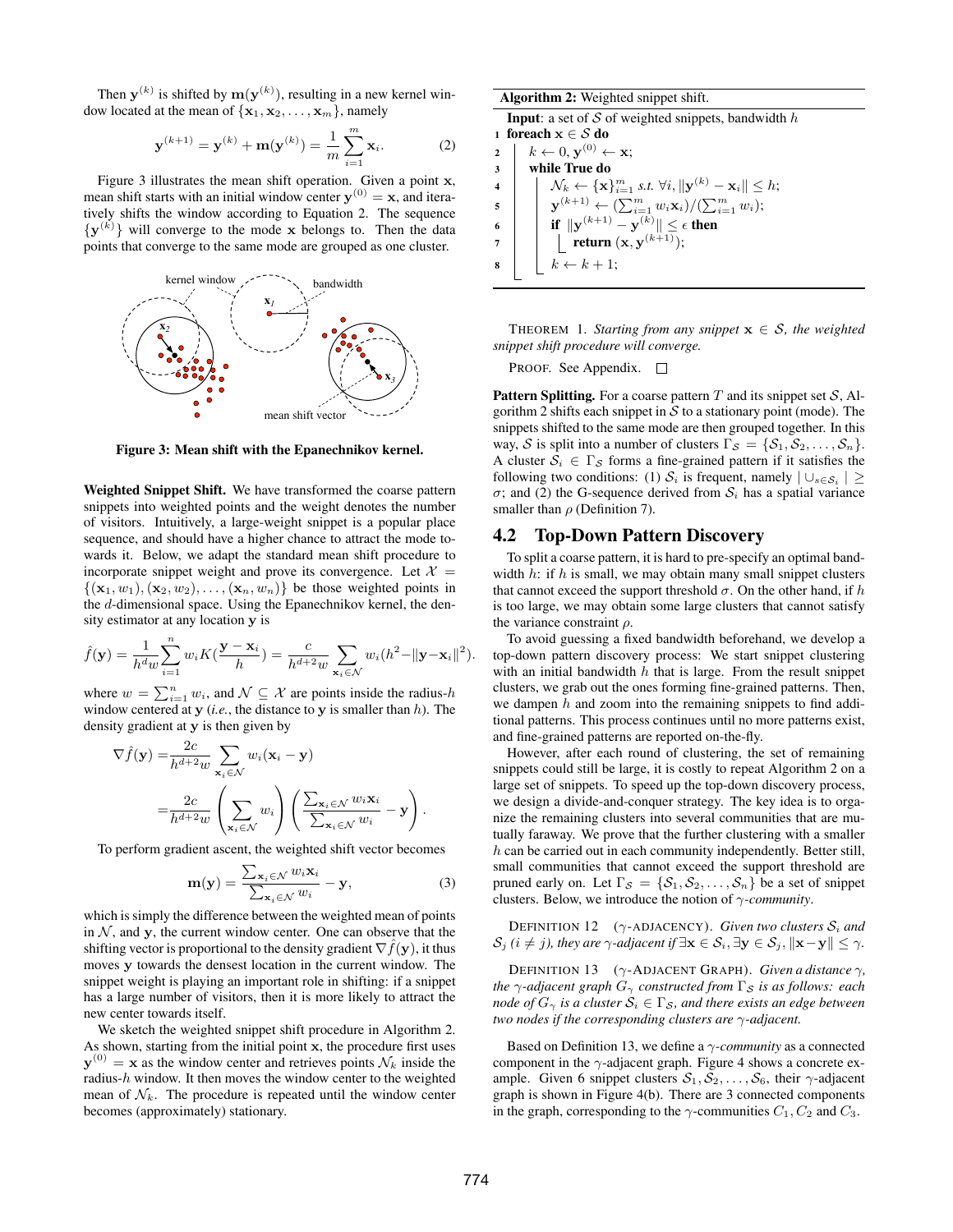

Figure 4: Illustration of  $\gamma$ -community.

Let  $\Omega_C = \{C_1, C_2, \ldots, C_t\}$  be the  $\gamma$ -communities obtained from  $\Gamma_{\mathcal{S}}$ , the distance between any two  $\gamma$ -communities is at least  $\gamma$ . Recall Algorithm 2, which iteratively shifts a radius-h window  $\gamma$ . Recall Algorithm 2, which iteratively shifts a radius-*h* window<br>until convergence. Below, we prove that if  $h \leq \gamma/\sqrt{2}$ , points from different γ-communities will never converge to the same mode.

LEMMA 1. *When running Algorithm 2 from any point* x*, let*  $\mathbf{y}^{(k)}$  be the center of the window after k iterations. With  $h \leq \gamma/\sqrt{2}$ , if the window centered at  $\mathbf{y}^{(k)}$  includes only points from  $C_i$ , then the window at  $y^{(k+1)}$  also includes only points from  $C_i$ .

PROOF. See Appendix. □

LEMMA 2. *Given a point*  $\mathbf{x} \in C_i$ *, suppose* x *converges to*  $\mathbf{y}_\mathbf{x}$ *by running Algorithm 2 with bandwidth h. If* $h \leq \gamma/\sqrt{2}$ **, the win-<br>***by running Algorithm 2 with bandwidth h. If* $h \leq \gamma/\sqrt{2}$ **, the win***dow centered at*  $y_x$  *includes only points from*  $C_i$ *.* 

PROOF. By the definition of  $\gamma$ -community, the radius-h window centered  $y^{(0)} = x$  includes only points from  $C_i$  because dow centered  $\mathbf{y}^{\gamma\gamma} = \mathbf{x}$  includes only points from  $U_i$  because  $h \leq \gamma/\sqrt{2} < \gamma$ . By Lemma 1, if the window at  $\mathbf{y}^{(k)}$  includes only points from  $C_i$ , so does the window at  $y^{(k+1)}$ . As  $y_x$  is derived from the sequence  $\{y^{(k)}\}$ , the lemma holds immediately.

Given  $\Omega_C = \{C_1, C_2, \ldots, C_t\}$ , Lemma 2 amounts to saying that an arbitrary point  $x$  in any  $C_i$  converges to a kernel window that only contains points in  $C_i$ . We proceed to show when  $\gamma \geq$  $\sqrt{2h}$ , this condition suffices to guarantee points from two different  $\gamma$ -communities will not converge to the same mode.

**THEOREM 2.** *Given two* $\gamma$ **-communities**  $C_i$  **and**  $C_j$  **(i**  $\neq j$ **),** *and two points* $x \in C_i$ *and*  $x' \in C_j$ *. With*  $h \leq \gamma/\sqrt{2}$ *, suppose*  $x$ *converges to* **y** and **x**<sup> $\prime$ </sup> *converges to* **y**<sup> $\prime$ </sup>, *it is ensured* **y**  $\neq$  **y**<sup> $\prime$ </sup>.

PROOF. See Appendix. □

Theorem 2 implies a nice property for  $\gamma$ -community. Suppose we run Algorithm 2 on  $\Omega_C = \{C_1, C_2, \ldots, C_t\}$  with a bandwidth we run Algorithm 2 on  $\Omega_C = \{C_1, C_2, \ldots, C_t\}$  with a bandwidth  $h \leq \gamma/\sqrt{2}$ , each community  $C_i$  is totally independent of others. Hence, the task of clustering  $\Omega_C$  can be broken into t smaller tasks. Moreover, small communities that cannot exceed  $\sigma$  can be safely pruned, as suggested in Theorem 3.

THEOREM 3. *For*  $C_i \in \Omega_C$ , let  $V_s$  *be the set of visitors for a snippet*  $s \in C_i$ *. Given the support threshold*  $\sigma$ *, if*  $|\bigcup_{s \in C_i} V_s| < \sigma$ *, then*  $C_i$  *cannot generate any fine-grained patterns.* 

PROOF. By Theorem 2, any snippet cluster  $S$  generated from  $C_i$  satisfies  $| \cup_{s \in \mathcal{S}} V_s | \leq | \cup_{s \in C_i} V_s | < \sigma$ . The correctness of Theorem 3 then becomes immediate.  $\Box$ 

Algorithm 3 presents the top-down pattern discovery process. Let  $S$  be the snippet set of a coarse pattern, to discover fine-grained patterns from  $S$ , we need to specify two parameters: an initial bandwidth  $h_0$  and a dampening factor  $\tau$  (0  $< \tau < 1$ ). The topdown discovery process is recursive. Given a snippet set  $S$  and a bandwidth h, it first clusters S into  $\Gamma_{\mathcal{S}}$  using weighted snippet shift. If fine-grained patterns exist among  $\Gamma_{\mathcal{S}}$  (by aggregating the snippets in the cluster and checking support and variance), we report them and remove them from  $\Gamma_{\mathcal{S}}$ . For the remaining clusters, we organize them into several  $\gamma$ -communities with  $\gamma = \sqrt{2\tau h}$ .  $\gamma$  is set ganize them into several  $\gamma$ -communities with  $\gamma = \sqrt{2\tau}h$ .  $\gamma$  is set to  $\sqrt{2\tau}h$  because it ensures each community is independent when performing snippet clustering with bandwidth  $\tau h$ . By Theorem 3, those small communities that cannot generate frequent patterns are pruned, then the remaining communities are further clustered with bandwidth  $\tau h$  to find additional fine-grained patterns.

| <b>Algorithm 3:</b> Top-down pattern discovery.                                                            |  |  |  |  |
|------------------------------------------------------------------------------------------------------------|--|--|--|--|
| <b>Input</b> : snippet set S, support threshold $\sigma$ , variance threshold                              |  |  |  |  |
| $\rho$ , bandwidth h, dampening factor $\tau$                                                              |  |  |  |  |
| <b>Procedure</b> SplitPattern(S, $\sigma$ , $\rho$ , h, $\tau$ )<br>$\mathbf{1}$                           |  |  |  |  |
| $\Gamma_{\mathcal{S}} \leftarrow$ cluster $\mathcal{S}$ via weighted snippet shift with h;<br>$\mathbf{2}$ |  |  |  |  |
| foreach $S_i \in \Gamma_S$ do<br>3                                                                         |  |  |  |  |
| if $Sup(\mathcal{S}_i) > \sigma$ and $Var(\mathcal{S}_i) < \rho$ then<br>4                                 |  |  |  |  |
| Report $S_i$ as a fine-grained pattern;<br>5                                                               |  |  |  |  |
| Remove $S_i$ from $\Gamma_{\mathcal{S}}$ ;<br>6                                                            |  |  |  |  |
|                                                                                                            |  |  |  |  |
| $\gamma \leftarrow \sqrt{2}\tau h$ ;<br>$\overline{7}$                                                     |  |  |  |  |
| $\Omega_C \leftarrow \gamma$ -communities constructed from $\Gamma_S$ ;<br>8                               |  |  |  |  |
| foreach $C_i \in \mathcal{C}$ do<br>9                                                                      |  |  |  |  |
| if $Sup(C_i) \geq \sigma$ then<br>10                                                                       |  |  |  |  |
| SplitPattern( $C_i$ , $\sigma$ , $\rho$ , $\tau h$ , $\tau$ );<br>11                                       |  |  |  |  |
|                                                                                                            |  |  |  |  |
|                                                                                                            |  |  |  |  |

The  $\gamma$ -communities can be efficiently constructed as a byproduct of weighted snippet shift. The key to constructing  $\gamma$ -communities is to find the  $\gamma$ -neighbors for each snippet  $s \in \mathcal{S}$ . Recall the initial step of Algorithm 2, which launches a range query to find hneighbors for each snippet. We can simply modify the initial step neighbors for each snippet. We can simply modify the initial step<br>by launching a range query with radius  $=$   $\max\{h, \sqrt{2\tau}h\}$ . The query results can generate two lists: one is the h-neighbors to allow Algorithm 2 to proceed, and the other is the  $\gamma$ -neighbors as a by product to enable  $\gamma$ -community construction.

#### 4.3 Discussion

In the top-down pattern discovery process, weighted snippet shift (Algorithm 2) is called multiple times. Given  $n$  d-dimensional points, the complexity of Algorithm 2 is  $O(kdn^2)$ , where k is the average number of iterations before convergence. The running time is mainly affected by  $n$ , but  $n$  will not be large in our problem. The reasons are two-fold: (1) The snippet set S includes *distinct* snippets extracted for a coarse pattern. The cardinality of  $S$  is expected to be much smaller than the database size. (2) As the top-down process proceeds, a snippet set is recursively broken into smaller and smaller communities.

# 5. EXPERIMENTS

In this section, we evaluate the empirical performance of SPLIT-TER. All algorithms were implemented in JAVA and the experiments were conducted on a computer with Intel Core i7 2.4Ghz CPU and 8GB memory.

## 5.1 Experimental Setup

Data Sets. Our experiments are based on both real and synthetic semantic trajectory data sets. The real data set, referred to as 4SQ,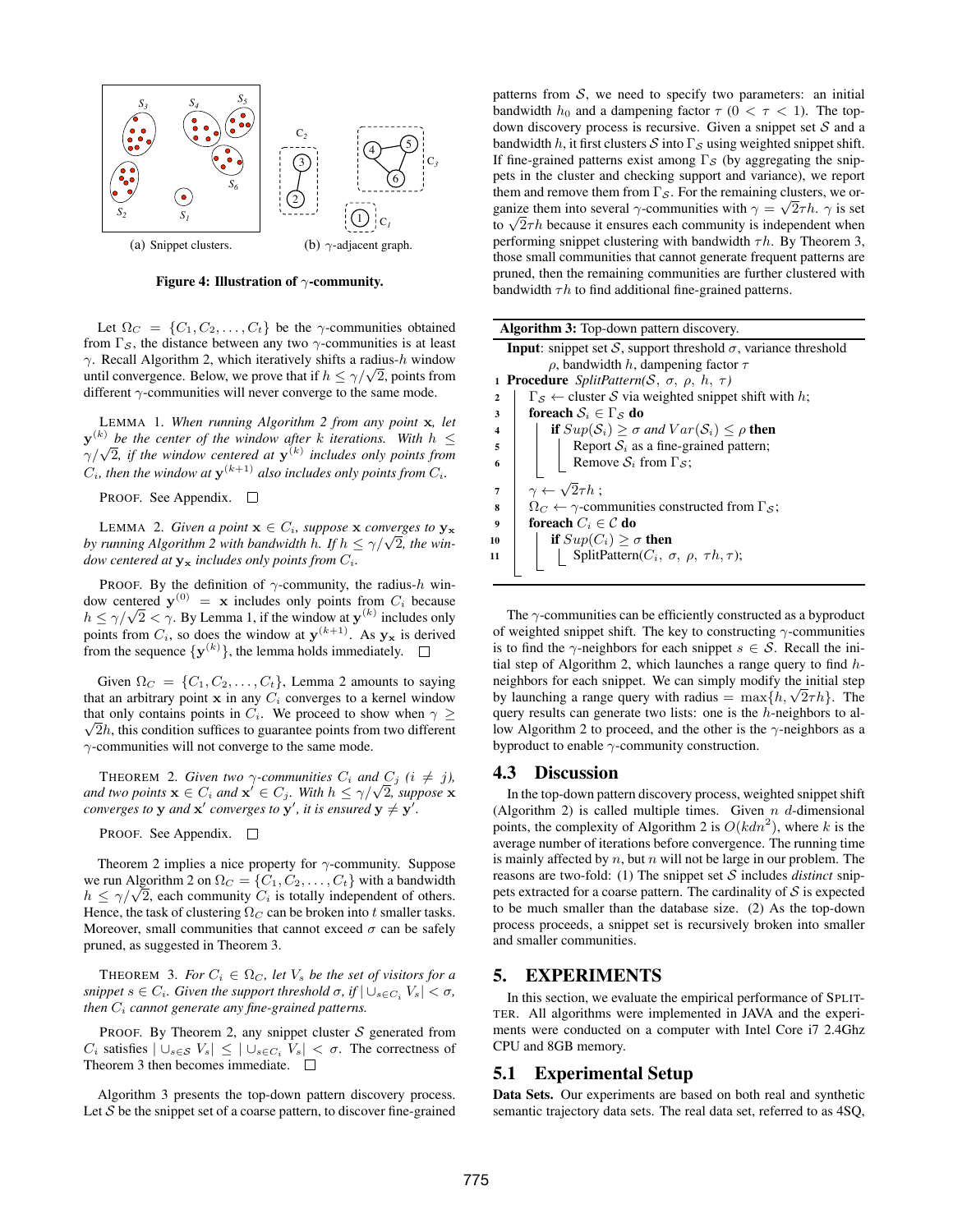is collected from Foursquare. As aforementioned, the check-in sequence of each Foursquare user is essentially a low-sampling semantic trajectory. Our 4SQ data set consists of the semantic trajectories of 14,909 users living in New York. There are totally 48,564 distinct places in the data set, distributed in a  $0.5^{\circ} \times 0.5^{\circ}$  space and 15 categories. The average length of each trajectory, *i.e.*, number of check-ins, is 20. For most trajectories in 4SQ, some parts in a trajectory are dense while the rest are sparse. Note that this fact does not affect the applicability of the proposed problem. With the time constraint  $\Delta t$ , an effective method should automatically detect fine-grained patterns from the dense parts.

We generate two synthetic data sets using Brinkhoff's networkbased generator of moving objects<sup>1</sup>, with San Francisco's map as the underlying network. The first synthetic data set, called S1K, consists of  $10^3$  trajectories and  $3.0 \times 10^4$  distinct places. We first generate  $10^3$  trajectories for 100 timestamps and randomly choose one category for each place from 20 pre-defined categories. Then we define 50 length-2 fine-grained patterns and 10 length-3 ones. For each pattern, we insert a supporting snippet to every trajectory with probability 0.05. The second synthetic data set S10K consists of  $10<sup>4</sup>$  trajectories, recorded for 100 timestamps. There are about  $3.2 \times 10^5$  distinct places in S10K. Similarly,  $10^4$  random trajectories are first generated and then mixed with pre-defined patterns.

Compared Methods. To the best of our knowledge, no existing methods can be directly used to mine fine-grained sequential patterns in semantic trajectories. However, some existing techniques can be extended for our problem, we describe two compared methods as follows.

The first method, referred to as GRID, is adapted from the algorithm for mining sequential patterns in GPS trajectories [5]. The key is to identify a set of disjoint Region-of-Interest (RoI) in the space. Each RoI is a dense rectangle-shaped region. To find such RoIs, the space is first partitioned into numerous small grids, then each dense grid is gradually merged with its neighboring grids until the density of the merged region is below a threshold  $\delta$ . Once the RoIs are identified, the places inside the same RoI are grouped together. To ensure semantic consistency, GRID identifies the RoIs for each category independently. Based on such RoIs, GRID transforms the database (*i.e.*, mapping place ids to RoI ids) and runs Algorithm 1 to select out fine-grained patterns. Since  $\delta$  greatly affects mining effectiveness, GRID repeats the above process  $t$  times with different  $\delta$ , and reports the best performance.

The second method, referred to as HC, integrates Algorithm 1 with hierarchical spatial clustering. First, HC groups the places in  $P$  by category, and uses K-Means to cluster the places in each category into K groups based on spatial proximity. With these groups, HC transforms the database by mapping place ids to group ids, and runs Algorithm 1. Among the output patterns, HC focuses on the coarse ones that do not satisfy the spatial constraint  $\rho$ . Specifically, HC breaks each group in a coarse pattern into K smaller subgroups. With the new grouping scheme, HC runs Algorithm 1 again. Such a process continues until all the output patterns become fine-grained. To be efficient, after each call of Algorithm 1, HC prunes the groups that do not appear in any output patterns, and thus the trajectory database keeps shrinking.

# 5.2 Illustrating Cases

We first demonstrate how SPLITTER works by mining length-1 patterns on 4SQ. Although length-1 patterns actually do not contain sequential information, they are easier to visualize as each length-1 snippet is simply a place. Figure 5 shows the process of mining length-1 patterns in category *transportation*, with  $\sigma = 150$ and  $\rho = 2 \cdot 10^{-4}$ . SPLITTER first groups all the transportation places and finds a coarse pattern (Figure 5(a)). By splitting the pattern with an initial bandwidth  $h_0 = 0.02, C_1, C_2$  and  $C_3$  are reported as fine-grained patterns (Figure 5(b)). Interestingly,  $C_1$ ,  $C_2$ and  $C_3$  correspond to three airport areas in New York.  $R_1$ , which corresponds to transportation places in Manhattan, is a large cluster meeting the support threshold  $\sigma$  but not the variance threshold  $ρ$ . After grabbing out  $C_1$ ,  $C_2$ ,  $C_3$  and pruning small communities, SPLITTER proceeds with bandwidth  $h = 0.016$  ( $\tau = 0.8$ ), and finds two additional patterns  $C_4$  and  $C_5$ , which are the transportation places around the Wall Street and Midtown Manhattan, respectively. Finally, SPLITTER finds the 8 fine-grained patterns  $C_1, C_2, \ldots, C_8$  shown in Figure 5(d).

With  $\sigma = 150$  and  $\Delta t = 120$  minutes, we find 73 length-2 coarse patterns and 6 length-3 ones on 4SQ. Table 2 shows the coarse patterns with the largest support. We can see these patterns are quite sensible. For example, "Shop  $\rightarrow$  Food  $\rightarrow$  Shop" implies many people first went shopping, then after having lunch/dinner, they returned to continue. "Professional  $\rightarrow$  Food  $\rightarrow$  Nightlife Spot" implies a common behavior that people had dinner after work, and then went to nightlife spots to relax. We now refine the most frequent length-2 pattern "Shop  $\rightarrow$  Food" with  $h_0 = 0.02$ ,  $\tau = 0.8$ and  $\rho = 2 \cdot 10^{-4}$ . SPLITTER discovers 6 fine-grained sequential patterns from this coarse pattern. Figure 6 depicts 3 representative ones. The patterns  $P_1 = S_1 \rightarrow R_1$  and  $P_2 = S_2 \rightarrow R_2$ imply many people just ate at nearby restaurants after shopping, but  $P_3 = S_3 \rightarrow R_3$  shows there are also people willing to eat at faraway restaurants after shopping  $(S_3$  is a group of shops in Manhattan, and  $R_3$  is a group of restaurants near the Prospect Park).

Table 2: Top five length-2 and length-3 coarse patterns.

|            | <b>Pattern</b>                                               | <b>Sup</b> |
|------------|--------------------------------------------------------------|------------|
|            | $Show \rightarrow Food$                                      | 1819       |
|            | Food $\rightarrow$ Shop                                      | 1464       |
| $length=2$ | Professional $\rightarrow$ Nightlife Spot                    | 1121       |
|            | Outdoor $\rightarrow$ Food                                   | 947        |
|            | Residence $\rightarrow$ College & University                 | 647        |
|            | $Show \rightarrow Food \rightarrow Shop$                     | 262        |
|            | Professional $\rightarrow$ Food $\rightarrow$ Nightlife Spot | 240        |
| $length=3$ | Entertainment $\rightarrow$ Food $\rightarrow$ Shop          | 178        |
|            | Transportation $\rightarrow$ Shop $\rightarrow$ Shop         | 174        |
|            | $Residence \rightarrow Outdoor \rightarrow Food$             | 163        |



Figure 6: Example length-2 fine-grained patterns.

## 5.3 Effectiveness Study

In this subsection, we compare the effectiveness of SPLITTER, GRID and HC in terms of coverage and number of patterns. We only mine patterns with length no less than 2. On 4SQ, we set the default parameters of fine-grained pattern as  $\sigma = 150$ ,  $\rho = 2 \cdot 10^{-4}$ and  $\Delta t = 120$  minutes. For SPLITTER, we set its default parameters as  $h_0 = 0.02$  and  $\tau = 0.8$  because such a setting achieves

<sup>1</sup> http://iapg.jade-hs.de/personen/brinkhoff/generator/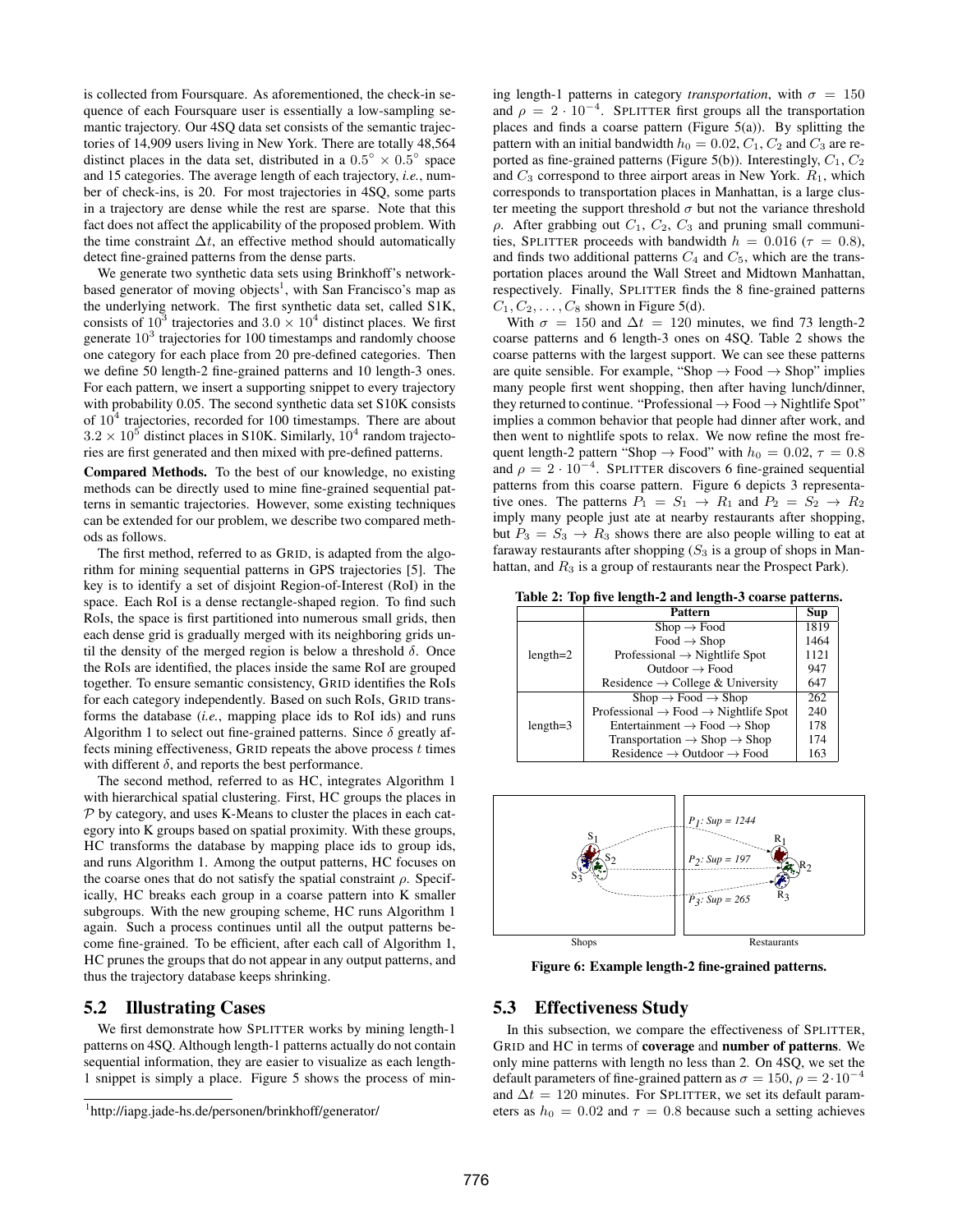

Figure 5: Illustration of mining fine-grained patterns in category *transportation* on 4SQ. Each dot represents a *transportation* place.

a good tradeoff between effectiveness and efficiency. We set the repeating number  $t = 10$  for GRID, and  $K = 2$  for HC.

Varying  $\sigma$ . In the first set of experiments, we examine the effect of  $\sigma$  on the performance of the three methods. As shown in Figure 7(a) and 7(b), the coverage and number of patterns of all the three methods decrease with  $\sigma$ . This is because when  $\sigma$  is large, more places need to be included in a group, which in turn can violate the spatial and temporal constraints. Comparing the performance of the three methods, SPLITTER consistently outperforms the other two in terms of both coverage and number of patterns. We have also examined the lengths of result patterns, and found that GRID and HC can only find length-2 patterns in all settings. In contrast, SPLITTER can discover length-3 patterns if  $\sigma$  is not too large. When  $\sigma = 50, 100, 150$ , the number of length-3 patterns discovered by SPLITTER is 8, 4, and 1, respectively.

Varying  $\Delta t$ . Figure 7(c) and 7(d) show the performance of the three methods as  $\Delta t$  varies. The coverage and number of patterns of these methods increase roughly linearly with  $\Delta t$ . This is intuitive as a larger  $\Delta t$  imposes a weaker constraint on the transition time between consecutive groups, thus G-sequences tend to gain more support in the database. We also found that when  $\Delta t$  is small, the groups in each pattern are spatially close, but as  $\Delta t$  becomes larger, patterns containing faraway groups gradually appear. The reason behind is that, when  $\Delta t$  is small, long-range movements in trajectories are eliminated. Under different ∆t, SPLITTER still significantly outperforms the compared methods.

Varying  $\rho$ . Figure 7(e) and 7(f) show the performance of the three methods as  $\rho$  varies from  $2 \cdot 10^{-4}$  to  $10^{-3}$  (when  $\rho > 10^{-3}$ , the result patterns become not compact already). Again, SPLITTER is much more effective than GRID and HC under different  $\rho$ . Another interesting finding is that, there are fewer fine-grained patterns than coarse ones for all methods, especially when  $\rho$  is small. For example, when  $\rho = 2 \cdot 10^{-4}$ , there are 79 coarse patterns, but even SPLITTER only reports 34 fine-grained ones. We checked the coarse patterns that have been eliminated, and found that the movements in most of them are quite scattered. They do not contain any sub-patterns that are frequent and compact, thus eliminated by the spatial constraint  $\rho$ .

Effects of  $h_0$  and  $\tau$ . Finally, we examine the effects of  $h_0$  and  $\tau$ on the performance of SPLITTER. Figure 7(g) and 7(h) shows the coverage of SPLITTER as  $h_0$  and  $\tau$  increase (we omit their effects on the number of patterns because the trend is similar). As  $h_0$  increases, the performance of SPLITTER first increases dramatically and then becomes steady. This phenomenon is expected. During the top-down splitting process, if  $h_0$  is too small, we will generate many small snippet clusters even in the first round of splitting. Such clusters do not meet the support threshold  $\sigma$ , nor will clusters further generated with dampened  $h$ . However, so long as  $h_0$  is large enough (0.002), this problem does not exist any more, and the performance of SPLITTER becomes insensitive to  $h_0$ . Figure 7(h) shows that the performance of SPLITTER increases with  $\tau$ . Intuitively, if  $\tau$  is too small, many appropriate bandwidths may be skipped during the top-down discovery of fine-grained patterns. Hence, the parameter  $\tau$  should not be set too small in practice.

Summary of effectiveness study. The above observations demonstrate the effectiveness of SPLITTER. It always outperforms GRID and HC significantly under different settings. The experimental results and findings are similar on the two synthetic data sets, we omit them to save space.

# 5.4 Efficiency Study

In this subsection, we compare the efficiency of SPLITTER, GRID and HC. Unless otherwise stated, all parameters are set to their default values as in Section 5.3.

Efficiency comparison on 4SQ. Figure 8 reports the running time of the three methods on 4SQ. Since SPLITTER is a two-step method, we break its total running time into two parts: S-Coarse is the running time for mining coarse patterns, and S-Refine is the running time for discovering fine-grained patterns from the coarse ones. We compare the running time of SPLITTER, GRID and HC when  $\sigma$  and  $\Delta t$  vary. The effect of  $\rho$  is omitted because the running time of all methods changes slightly when  $\rho$  varies from  $2 \cdot 10^{-4}$  to  $10^{-3}$ .

As shown in Figure 8(a), the running time of all methods decreases with  $\sigma$ . GRID is much slower than HC and SPLITTER because it needs to run Algorithm 1 with 10 different density threshold  $\delta$ . If we run GRID with only one fixed  $\delta$ , the effectiveness of GRID drops dramatically. HC also needs to run Algorithm 1 multiple times, but it is quite efficient as it can prune the clusters that do not appear in any frequent patterns. Comparing the performance of SPLITTER and HC, SPLITTER consistently outperforms HC, but the difference becomes less obvious when  $\sigma$  is large. This is because when  $\sigma$  is large, only few clusters derived by HC can form frequent patterns while most clusters are pruned, making HC very ineffective (see Figure 7(b)). Figure 8(b) shows that the running time of all methods increases with  $\Delta t$ . SPLITTER is faster than HC when  $\Delta t$  is small. However, its time cost increases more quickly with  $\Delta t$ , and finally becomes larger than HC when  $\Delta t$  > 150. The reason is that when  $\Delta t$  is large, much more coarse patterns are discovered, which makes the pattern splitting step more costly. Note that the efficiency of HC comes with the price of being ineffective when  $\Delta t$  is large (see Figure 7(d)).

Effects of  $h_0$  and  $\tau$ . Figure 9 shows the effects of parameters  $h_0$  and  $\tau$  on the performance of SPLITTER. As shown, when  $h_0$ and  $\tau$  increase, the running time of SPLITTER's first step does not change, while the running time of second step keeps increasing. The increase with  $h_0$  is quite rapid, as a large h makes SPLITTER execute snippet clustering more times, and makes it harder to orga-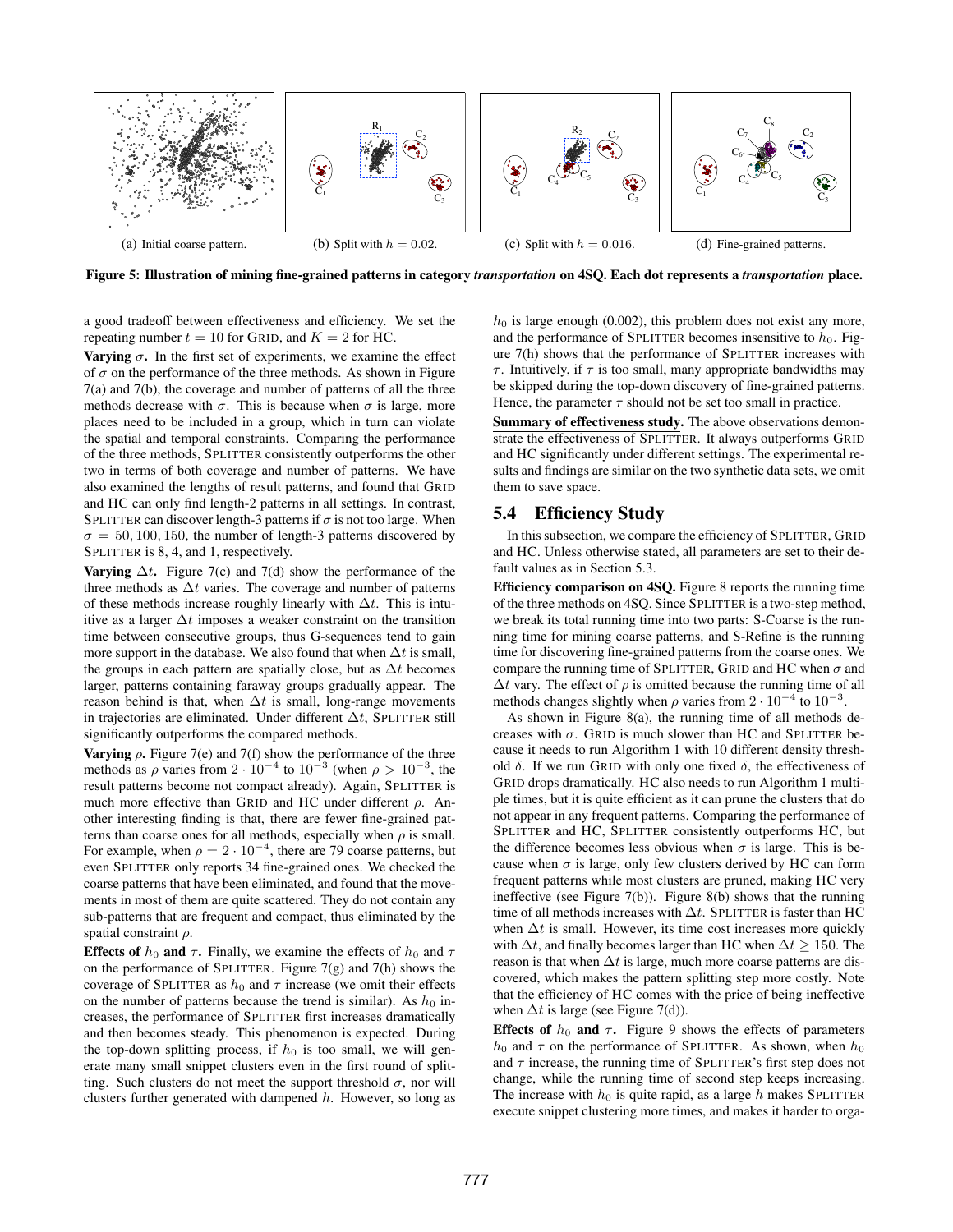

Figure 7: Effectiveness comparison of Splitter, Grid, and HC on 4SQ.

nize snippets into  $\gamma$ -communities. However, as mentioned earlier, a very large  $h_0$  brings no extra benefit to the effectiveness of SPLIT-TER. Hence,  $h_0$  does not need to be too large in practice.

Effect of the speedup strategy. In this set of experiments, we study the effectiveness of the divide-and-conquer strategy for SPLIT-TER. For comparison, we implemented a naïve version of top-down splitting without the speedup strategy, referred to as Naïve-Refine. As shown in Figure 10, under various settings of  $\sigma$  and  $\Delta t$ , S-Refine always outperforms Naïve-Refine significantly, which validates the effectiveness of the divide-and-conquer strategy.

Efficiency on synthetic data sets. Finally, we report the efficiency study on our synthetic data sets. Figure 11 shows that SPLITTER outperforms the compared methods on both data sets. The performance gap is more obvious on S1K, mainly because HC and GRID are ineffective on S10K and terminate at an early stage. For example, when  $\sigma = 300$ , SPLITTER finds 6 length-3 fine-grained patterns on S10K, while HC and GRID find none.

Summary of efficiency study. The above results demonstrate the efficiency of SPLITTER. Under a few parameter settings (when  $\sigma$ and  $\Delta t$  are large), HC may take less time than SPLITTER, but that comes with the price of being much less effective.

# 6. RELATED WORK

Sequential pattern mining in transactional data has been extensively studied. Agrawal and Srikant [1] first introduce this problem and employ Apriori to discover patterns. Other efficient solutions include projection-based method PrefixSpan [10] and vertical formatting method SPADE [16]. However, none of these algorithms can handle trajectory data due to spatial continuity.

Several pioneering studies [11, 12] have investigated mining sequential patterns in spatio-temporal databases. To handle spatial continuity, they adopt the space partitioning strategy, which discretizes the whole space into many small grids based on a prespecified granularity. Though simple and efficient, rigid space partitioning is not suitable for mining fine-grained sequential patterns. It suffers from the sharp boundary problem, namely the locations close to grid boundaries may be assigned to different grids and thus potential fine-grained patterns may be lost.

Giannotti *et al.* [5] define the *T-pattern* in a collection of GPS trajectories. A T-pattern is a Region-of-Interest (RoI) sequence with temporal annotations, where each RoI as a rectangle whose density is larger than a threshold  $\delta$ . However, their method still relies on rigid space partitioning. In addition, the threshold  $\delta$  is hard to prespecify for our problem: a small  $\delta$  will lead to very coarse regions while a large one may eliminate fine-grained patterns.

Zheng *et al.* [18] study the problem mining interesting travel sequences from GPS trajectories. They extract top- $m$  most interesting place sequences in a given region. Such sequences, however, are not necessarily frequent among the input trajectories. Moreover, in order to extract top- $m$  length- $n$  sequences, they need to enumerate all possible place sequences and compute their scores. Luo *et al.* [9] proposed a scalable method for finding the most frequent path in trajectory data. Given two nodes (a source and a destination) in a road network and a time period, their method efficiently finds the most frequent path between the two nodes during the given time period. In contrast to their problem, we seek to find a complete set of fine-grained patterns in the Euclidean space.

Another important line in trajectory data mining is to mine a set of objects that are frequently co-located. Efforts along this line include mining *flock* [7], *convoy* [6], *swarm* [8], and *gathering* [17] patterns. All these patterns differ from our work in two aspects: (1) they only model the spatio-temporal information without considering place semantics; and (2) they require the trajectories are aligned by the absolute timestamps to discover co-located objects, while we focus on the relative time interval in a trajectory.

There are a few studies on mining sequential patterns in semantic trajectories. Alvares *et al.* [2] first identify the *stops* in GPS trajectories, then match these stops to semantic places using a background map. By viewing each place as an item, they extract the frequent place sequences as sequential patterns. Unfortunately, due to spatial continuity, such place-level sequential patterns can appear only when the support threshold is very low. Ying *et al.* [15] mine sequential patterns in semantic trajectories for location prediction. They define a sequential pattern as a sequence of semantic labels  $(e.g., school \rightarrow park)$ . Such a definition ignores spatial and temporal information. In contrast, our fine-grained patterns consider the spatial, temporal and semantic dimensions simultaneously.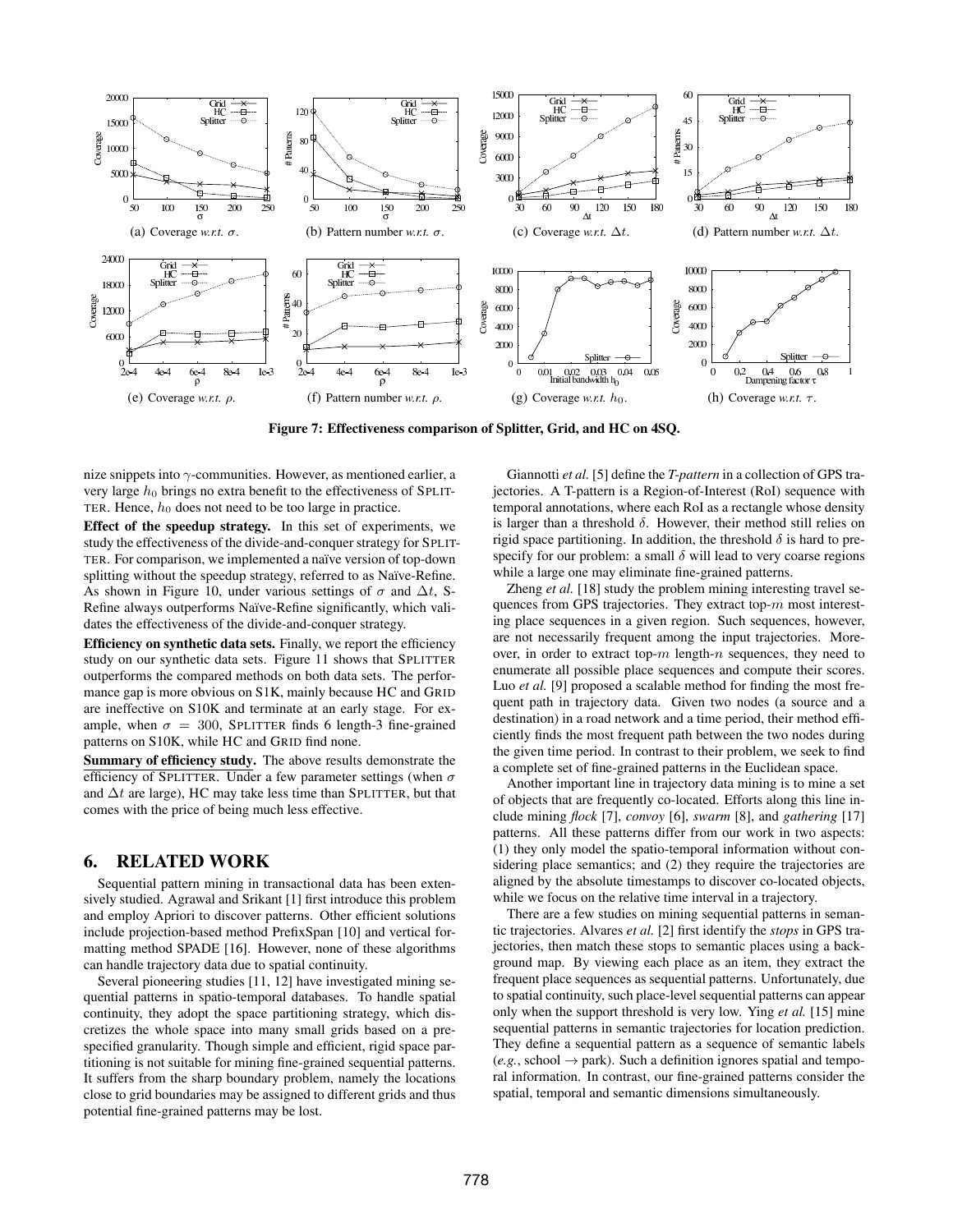



Figure 8: Efficiency comparison on the 4SQ data set.

Figure 10: Effect of the speedup strategy for splitting.

#### 7. CONCLUSIONS

We introduced and studied the problem of mining fine-grained sequential patterns in semantic trajectories. We proposed SPLIT-TER to discover fine-grained patterns in a two-step manner. By mining coarse patterns and then progressively refining them via weighted snippet shifting, SPLITTER can mine fine-grained patterns effectively. We also proposed a divide-and-conquer strategy to speed up the top-down pattern splitting process. Our extensive experiments demonstrated the effectiveness and efficiency of SPLITTER.

In our experiments, no coarse pattern has a length larger than 3 under meaningful settings of  $\sigma$  and  $\rho_t$ . In case there exist very long frequent coarse patterns, the effectiveness of the weighted snippet shift procedure could be affected by the high dimensionality of the transformed space. However, this limitation can be remedied using dimension reduction techniques or methods developed for mean shift in high-dimensional space [4].

While designed for semantic trajectories, SPLITTER can be easily adapted to mine fine-grained patterns in GPS trajectories. By clustering places into coarse regions, we can first mine coarse patterns with Algorithm 1, and then feed these coarse patterns along with their snippets to Algorithm 3 for refinement. Other interesting future directions include evaluating the usability of the result patterns and extending SPLITTER to find patterns in one long semantic trajectory.

# 8. ACKNOWLEDGEMENTS

We thank the reviewers for their insightful comments. The work was supported in part by the U.S. Army Research Laboratory under Cooperative Agreement No. W911NF-09-2-0053 (NS-CTA) and W911NF-11-2-0086 (Cyber-Security), the U.S. Army Research Office under Cooperative Agreement No. W911NF-13-1-0193, U.S. National Science Foundation grants CNS-0931975, IIS-1017362, IIS-1320617, IIS-1354329, DTRA, NASA NRA-NNH10ZDA001N, National Science Foundation of China grant No. 61170034, and MIAS, a DHS-IDS Center for Multimodal Information Access and Synthesis at UIUC.



Figure 9: Varying parameters of SPLITTER.



Figure 11: Efficiency study on synthetic data sets.

# 9. REFERENCES

- [1] R. Agrawal and R. Srikant. Mining sequential patterns. In *ICDE*, pages 3–14, 1995.
- [2] L. O. Alvares, V. Bogorny, B. Kuijpers, B. Moelans, J. A. Fern, E. D. Macedo, and A. T. Palma. Towards semantic trajectory knowledge discovery. *Data Mining and Knowledge Discovery*, 2007.
- [3] D. Comaniciu and P. Meer. Mean shift: A robust approach toward feature space analysis. *IEEE Trans. Pattern Anal. Mach. Intell.*, 24(5):603–619, 2002.
- [4] B. Georgescu, I. Shimshoni, and P. Meer. Mean shift based clustering in high dimensions: A texture classification example. In *ICCV*, pages 456–463, 2003.
- [5] F. Giannotti, M. Nanni, F. Pinelli, and D. Pedreschi. Trajectory pattern mining. In *KDD*, pages 330–339, 2007.
- H. Jeung, M. L. Yiu, X. Zhou, C. S. Jensen, and H. T. Shen. Discovery of convoys in trajectory databases. *PVLDB*, 1(1):1068–1080, 2008.
- [7] P. Laube and S. Imfeld. Analyzing relative motion within groups of trackable moving point objects. In *GIScience*, pages 132–144, 2002.
- [8] Z. Li, B. Ding, J. Han, and R. Kays. Swarm: Mining relaxed temporal moving object clusters. *PVLDB*, 3(1):723–734, 2010.
- W. Luo, H. Tan, L. Chen, and L. M. Ni. Finding time period-based most frequent path in big trajectory data. In *SIGMOD*, pages 713–724, 2013.
- [10] J. Pei, J. Han, B. Mortazavi-Asl, H. Pinto, Q. Chen, U. Dayal, and M. Hsu. Prefixspan: Mining sequential patterns by prefix-projected growth. In *ICDE*, pages 215–224, 2001.
- [11] I. Tsoukatos and D. Gunopulos. Efficient mining of spatiotemporal patterns. In *SSTD*, pages 425–442, 2001.
- [12] J. Wang, W. Hsu, M.-L. Lee, and J. T.-L. Wang. Flowminer: Finding flow patterns in spatio-temporal databases. In *ICTAI*, 2004.
- [13] Z. Yan, D. Chakraborty, C. Parent, S. Spaccapietra, and K. Aberer. Semitri: a framework for semantic annotation of heterogeneous trajectories. In *EDBT*, pages 259–270, 2011.
- [14] G. Yang. The complexity of mining maximal frequent itemsets and maximal frequent patterns. In *KDD*, pages 344–353, 2004.
- [15] J. J.-C. Ying, W.-C. Lee, T.-C. Weng, and V. S. Tseng. Semantic trajectory mining for location prediction. In *GIS*, pages 34–43, 2011.
- [16] M. J. Zaki. Spade: An efficient algorithm for mining frequent sequences. *Machine Learning*, 42(1/2):31–60, 2001.
- [17] K. Zheng, Y. Zheng, N. J. Yuan, and S. Shang. On discovery of gathering patterns from trajectories. In *ICDE*, pages 242–253, 2013.